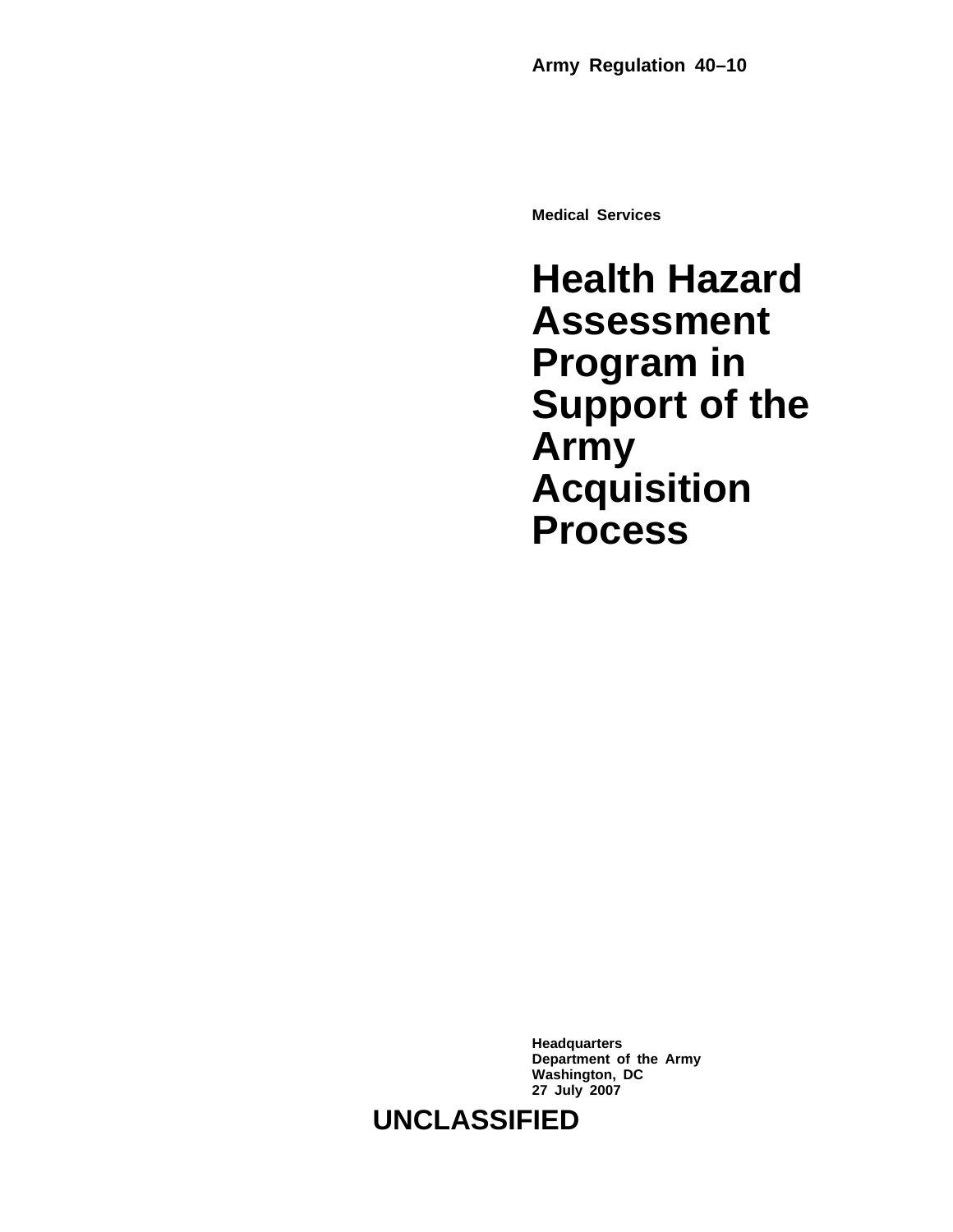# *SUMMARY of CHANGE*

AR 40–10

Health Hazard Assessment Program in Support of the Army Acquisition Process

This major revision, dated 27 July 2007--

- o Removes Department of Defense Manual 5000.2-M as controlling guidance for the Health Hazard Assessment Program (para 1-1a).
- o Revises the list of components that, when integrated, comprise the Health Hazard Assessment Program effort (para 1-1c).
- o Redefines policies for the Health Hazard Assessment Program (para 1-6).
- o Redefines who will coordinate with The Surgeon General in matters regarding the medical aspects of the Army acquisition process (paras 2-1 through 2-7).
- o Updates the responsibilities given to Assistant Secretary of the Army, Acquisition, Logistics, and Technology, and Assistant Secretary of the Army, Army Acquisition Executive (para 2-1); Assistant Secretary of the Army, Installations and Environment (para 2-2); Deputy Chief of Staff, G-1 (para 2- 4); Deputy Chief of Staff, G-3/5/7 (para 2-5); Deputy Chief of Staff, G-4 (para 2-6); The Surgeon General (para 2-7); Commanding General, U.S. Army Materiel Command (para 2-8); Commanding General, U.S. Army Training and Doctrine Command, and other combat developers and trainers (para  $2-9$ ); Commanding General, U.S. Army Medical Command (para 2-10); Commanding General, U.S. Army Medical Research and Materiel Command (para 2-11); Commanding General, U.S. Army Test and Evaluation Command (para 2-13); program executive officers (para 2-15); and program, project, and product managers (para 2-16).
- o Adds responsibilities for the Deputy Under Secretary of the Army, Operations Research (para 2-3); Commanding General, U.S. Army Medical Department Center and School (para 2-12); and Commanding General, U.S. Army Center for Health Promotion and Preventive Medicine (para 2-14).
- o Designates the U.S. Army Center for Health Promotion and Preventive Medicine as the lead agency for implementing the Army Medical Department responsibilities for the Army's Health Hazard Assessment Program (para 2-14).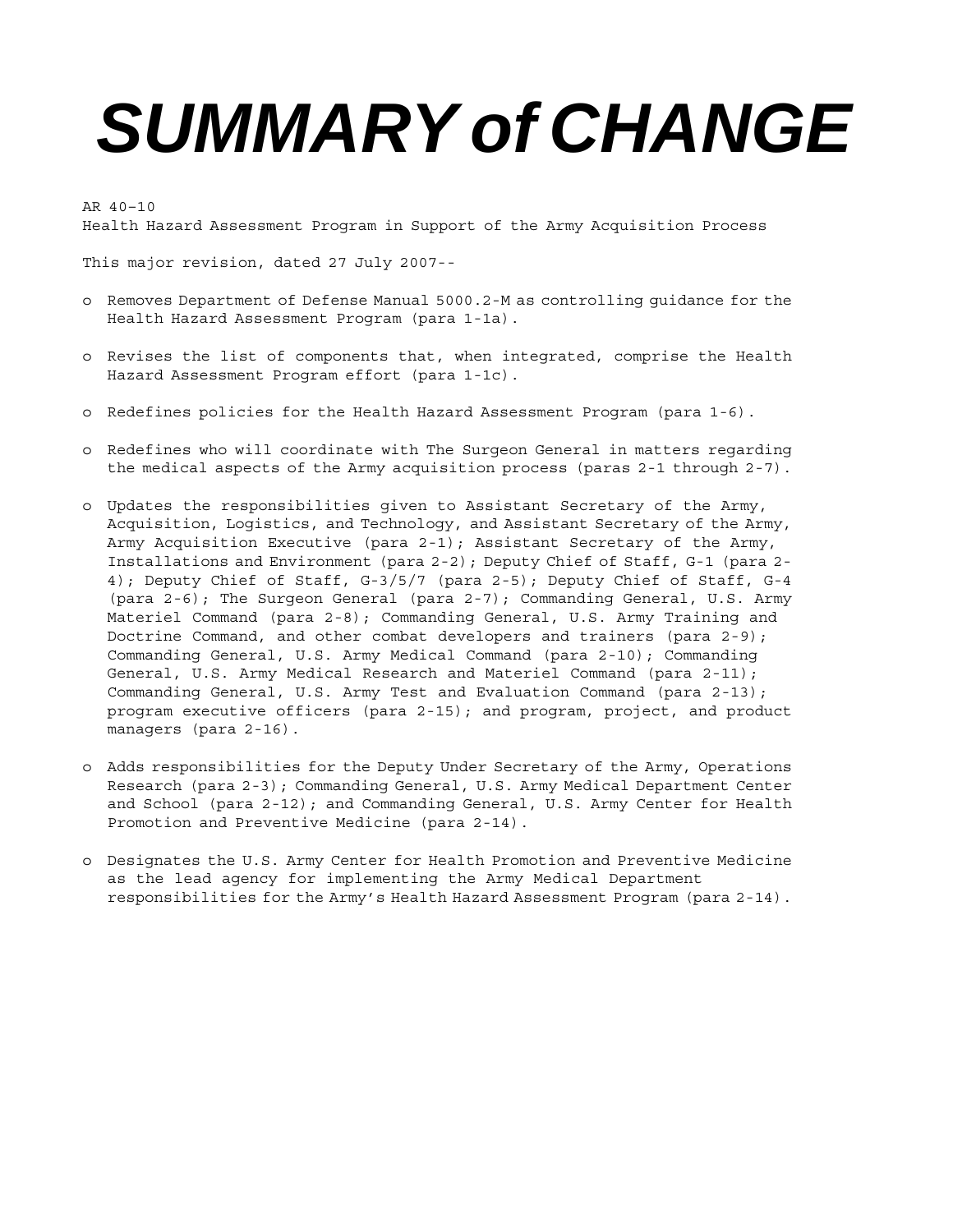- o Parallels the systems acquisitions policy and procedures in Department of Defense Instruction 5000.2 (chap 3).
- o Identifies Army Medical Department support to combat developers and materiel developers through the integrated capabilities development team/integrated product team process (chap 3).
- o Outlines the integration of key health hazard assessment activities into the phases of the Defense Acquisition Management Framework (chap 3) and defines the following acquisition phases: concept refinement (para 3-3), technology development (para 3-4), system development and demonstration (para 3-5), production and deployment (para 3-6), and operations and support (para 3-7).
- o Includes the Soldier occupational hazard assessment as part of the operations and support phase (para 3-7).
- o Describes the mission, vision, objectives, and participants of the health hazard assessment integrated product team (chap 4).
- o Establishes an Army Medical Department integrated product team to continually improve the Health Hazard Assessment Program (chap 4).
- o Updates guidance concerning risk assessment to include the risk assessment matrix and risk assessment codes (app B).
- o Updates information concerning health hazard categories addressed by the Health Hazard Assessment Program (app C).
- o Outlines management control provisions and identifies key management controls that must be evaluated (app D).
- o Supplements basic Army policies and responsibilities outlined in Army Regulation 40-5 and Army Regulation 70-1 throughout this publication.
- o Replaces the former name U.S. Army Environmental Hygiene Agency with the current name U.S. Army Center for Health Promotion and Preventive Medicine throughout this publication.
- o Replaces the term Materiel Acquisition Decision Process with Army acquisition process throughout this publication.
- o Continues the reporting requirement for health hazard assessments but eliminates the description of detailed procedures for preparing and distributing the Health Hazard Assessment Report throughout this publication.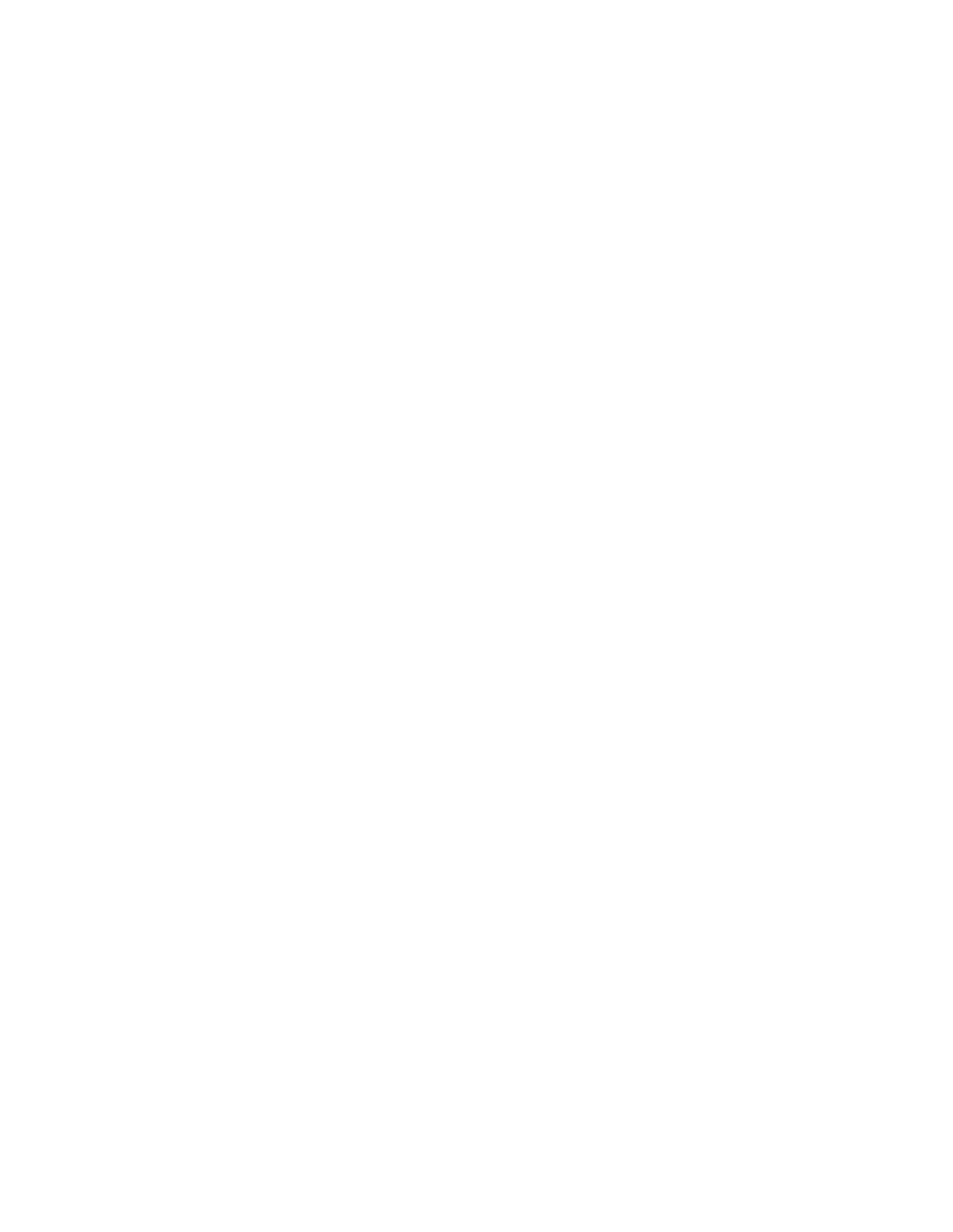**Headquarters Department of the Army Washington, DC 27 July 2007**

#### **\*Army Regulation 40–10**

**Effective 27 August 2007**

**Medical Services**

#### **Health Hazard Assessment Program in Support of the Army Acquisition Process**

By Order of the Secretary of the Army:

GEORGE W. CASEY, JR. General, United States Army **Chief of Staff** 

Official:

Forpe E. JOYCE E. MORROW Administrative Assistant to the Secretary of the Army

History. This publication is a major revision.

**Summary.** This regulation describes the Army's Health Hazard Assessment Program in support of the Army acquisition process.

**Applicability.** This regulation applies to all the Active Army elements involved with the Army acquisition process. It does not apply to the Army National Guard/ Army National Guard of the United States and United States Army Reserve.

**Proponent and exception authority.** The proponent of this regulation is The Surgeon General. The proponent has the authority to approve exceptions or waivers to this regulation that are consistent with controlling law and regulations. The proponent may delegate the approval authority, in writing, to a division chief within the proponent agency or its direct reporting unit or field operating agency, in the grade of colonel or the civilian equivalent. Activities may request a waiver to this regulation by providing justification that includes a full analysis of the expected benefits and must include formal review by the activity's senior legal officer. All waiver requests will be endorsed by the commander or senior leader of the requesting activity and forwarded through their higher headquarters to the policy proponent. Refer to AR 25–30 for specific guidance.

**Army management control process.** This regulation contains management control provisions and identifies key management controls that must be evaluated (see appendix D).

**Supplementation.** Supplementation of this regulation and establishment of command and local forms are prohibited without prior approval from HQDA (DASG–PPM–NC), 5109 Leesburg Pike, Falls Church, VA 22041–3258.

**Suggested improvements.** Users are invited to send comments and suggested improvements on DA Form 2028 (Recommended Changes to Publications and Blank Forms) directly to HQDA (DASG–HS), 5109 Leesburg Pike, Falls Church, VA 22041–3258.

**Committee Continuance Approval.** The Department of the Army Committee Management Officer concurs in the establishment and/or continuance of the committee(s) outlined herein, in accordance with AR 15–1. The AR 15–1 requires the proponent to justify establishing/continuing its committee(s), coordinate draft publications, and coordinate changes in committee status with the Department of the Army Committee Management Office, ATTN: SAAA–RP, Office of the Administrative Assistant, Resources and Programs Agency, 2511 Jefferson Davis Highway, Taylor Building, 13th Floor, Arlington, VA 22202–3926. Further, if it is determined that an established "group" identified within this regulation later takes on the characteristics of a committee, the proponent will follow all AR 15–1 requirements for establishing and continuing the group as a committee.

**Distribution.** This publication is available in electronic media only and is intended for command level D for the Active Army. This publication is not distributed to the Army National Guard/ Army National Guard of the United States or the United States Army Reserve.

**Contents** (Listed by paragraph and page number)

**Chapter 1 Introduction,** *page 1* Purpose • 1–1, *page 1* References • 1–2, *page 1* Explanation of abbreviations and terms • 1–3, *page 1* Responsibilities • 1–4, *page 1* Program objectives • 1–5, *page 1*

AR 40-10 • 27 July 2007 in the state of the state of the state of the state of the state of the state of the state of the state of the state of the state of the state of the state of the state of the state of the state of

**UNCLASSIFIED**

<sup>\*</sup>This regulation supersedes AR 40–10, dated 1 October 1991.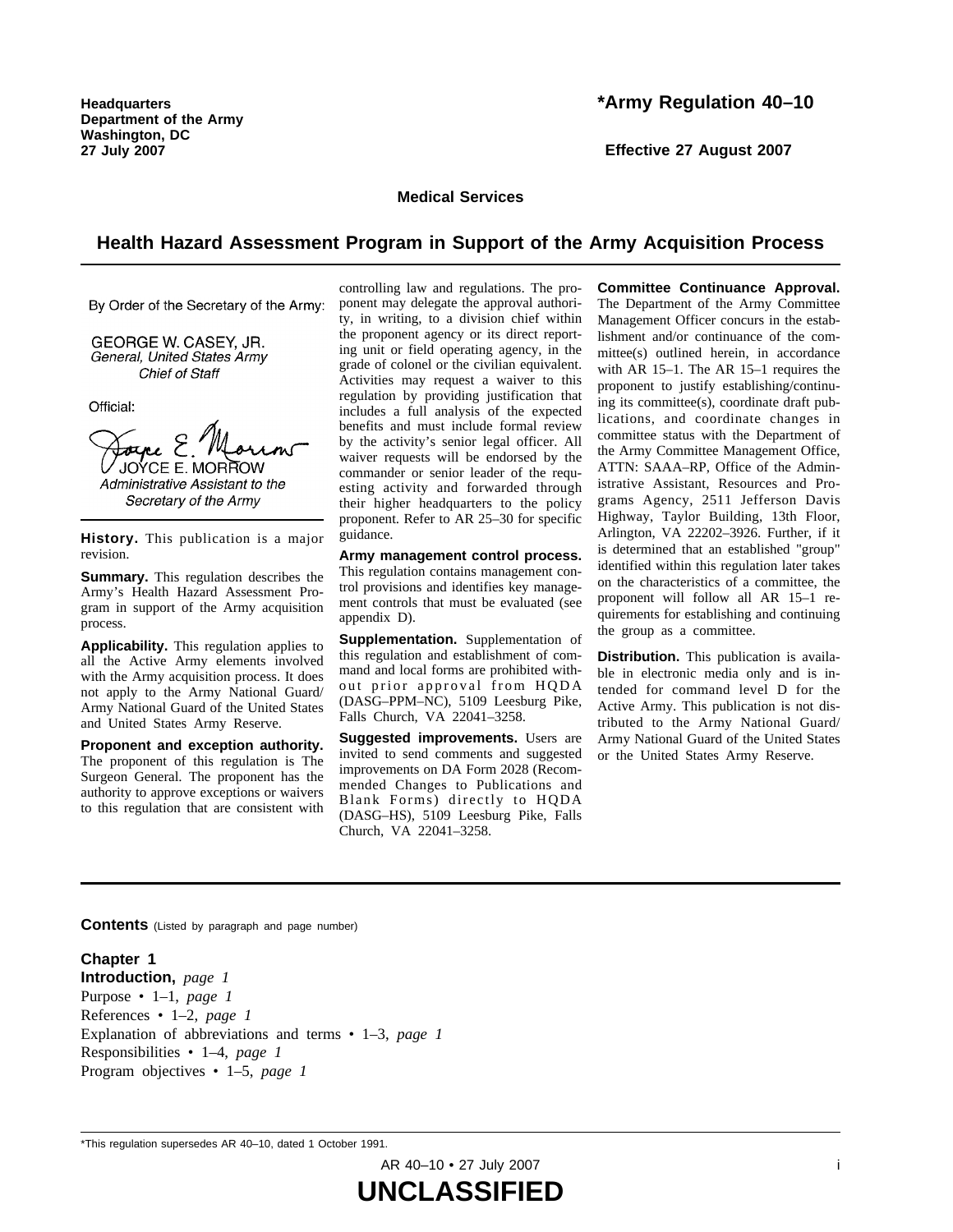#### **Contents—Continued**

Policies for the Health Hazard Assessment Program • 1–6, *page 1*

#### **Chapter 2 Responsibilities,** *page 3*

*Headquarters Elements, page 3*

#### *Section I*

Assistant Secretary of the Army, Acquisition, Logistics, and Technology, and Assistant Secretary of the Army, Army Acquisition Executive • 2–1, *page 3* Assistant Secretary of the Army, Installations and Environment • 2–2, *page 3* Deputy Under Secretary of the Army, Operations Research • 2–3, *page 4* Deputy Chief of Staff, G–1 • 2–4, *page 4* Deputy Chief of Staff, G–3/5/7 • 2–5, *page 4* Deputy Chief of Staff, G–4 • 2–6, *page 4* The Surgeon General • 2–7, *page 4* Commanding General, U.S. Army Materiel Command • 2–8, *page 4* Commanding General, U.S. Army Training and Doctrine Command, and other combat developers and trainers • 2–9, *page 5* Commanding General, U.S. Army Medical Command • 2–10, *page 5* Commanding General, U.S. Army Medical Research and Materiel Command • 2–11, *page 5* Commanding General, U.S. Army Medical Department Center and School • 2–12, *page 6* Commanding General, U.S. Army Test and Evaluation Command • 2–13, *page 6* Commanding General, U.S. Army Center for Health Promotion and Preventive Medicine • 2–14, *page 6 Section II*

*Program Executive Officers, Program, Project, and Product Managers, page 7* Program executive officers • 2–15, *page 7* Program, project, and product managers • 2–16, *page 7*

#### **Chapter 3**

#### **Health Hazard Assessment Activities and the Defense Acquisition Management Framework,** *page 7*

Overview • 3–1, *page 7* Medical research in support of the health hazard assessment • 3–2, *page 8* Concept refinement phase • 3–3, *page 8* Technology development phase • 3–4, *page 9* System development and demonstration phase • 3–5, *page 9* Production and deployment phase • 3–6, *page 10* Operations and support phase • 3–7, *page 10* Health hazard assessment assistance • 3–8, *page 10*

#### **Chapter 4**

#### **Army Health Hazard Assessment Process Integration and Improvement,** *page 11*

The health hazard assessment integrated product team • 4–1, *page 11* Mission • 4–2, *page 11* Vision • 4–3, *page 11* Objectives • 4–4, *page 11* Participants • 4–5, *page 11*

#### **Appendixes**

- **A.** References, *page 12*
- **B.** Risk Assessment, *page 16*
- **C.** Health Hazard Categories Addressed by the Health Hazard Assessment Program, *page 18*
- **D.** Management Control Evaluation Checklist, *page 20*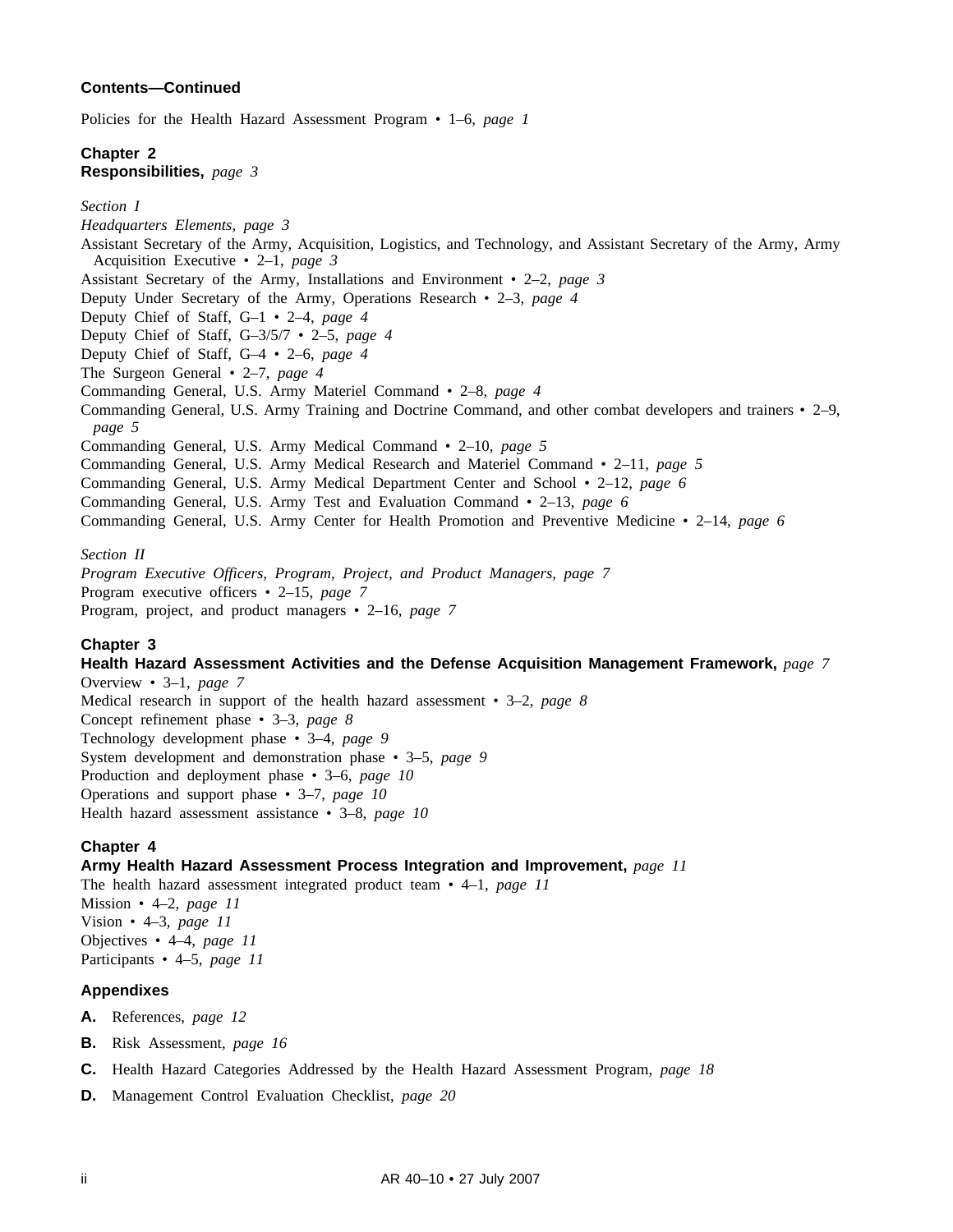#### **Contents—Continued**

#### **Table List**

Table B–1: Hazard probability, *page 17* Table B–2: Risk assessment codes, *page 17* Table B–3: Order of precedence for mitigating health hazards, *page 18*

#### **Figure List**

Figure 3–1: The Defense Acquisition Management Framework, *page 8*

#### **Glossary**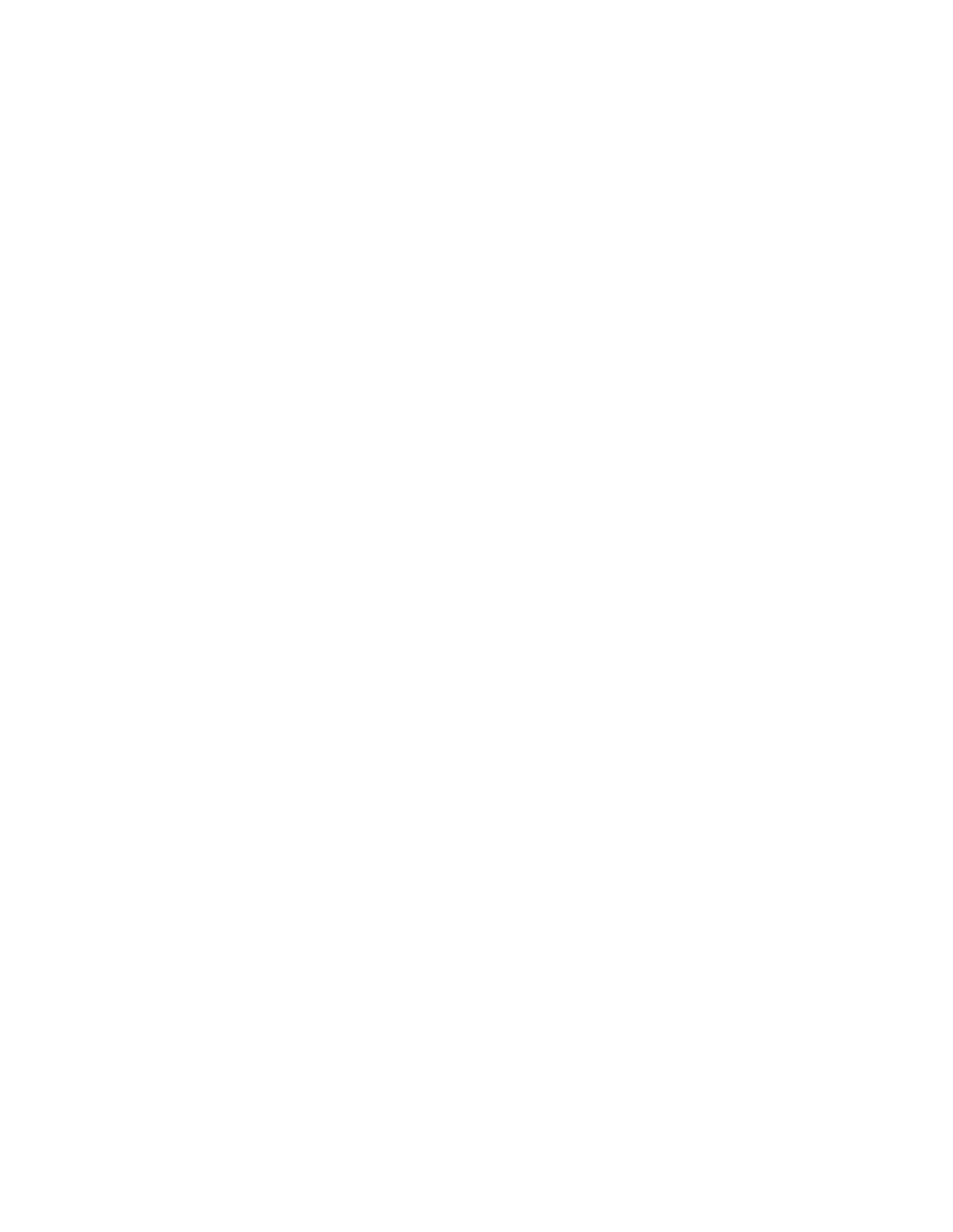#### **Chapter 1 Introduction**

#### **1–1. Purpose**

This regulation—

*a.* Implements the Army Health Hazard Assessment (HHA) Program according to Department of Defense Directive (DODD) 5000.1 (para E1.23) and Department of Defense Instruction (DODI) 5000.2 (paras 3.7.1.1, 3.7.4, and E7.1.6) and supplements basic Army policies and responsibilities outlined in Army Regulation (AR) 40–5 (paras 1–5l and 1–7d(3)(b)), AR 70–1 (paras 1–5j, 2–1o, and 2–3w(2)), AR 73–1 (para 2–19b), AR 385–16 (para 4i), and AR 602–2 (para 1–4b(6)).

*b.* Prescribes specific HHA responsibilities for the acquisition and U.S. Army Medical Department (USAMEDD) communities in support of the Army acquisition process.

*c.* Describes the HHA Program as an integrated effort throughout the life cycle of a system. Specifically, it considers—

(1) Mission needs.

- (2) Concept analysis.
- (3) Research.
- (4) Development.
- (5) Testing.
- (6) Evaluation.
- (7) Procurement.
- (8) Training.
- (9) Use.
- (10) Storage.
- (11) System maintenance.
- (12) Disposal.

*d.* Addresses coordination of the HHA with the manpower and personnel integration (MANPRINT) and environment, safety, and occupational health (ESOH) communities of Army acquisition.

*e.* Prescribes policies to anticipate, identify, assess, and eliminate or control health hazards associated with the acquisition of Army materiel.

*f.* Establishes a USAMEDD integrated product team (IPT) to continually improve the HHA Program.

#### **1–2. References**

Required and related publications and prescribed and referenced forms are listed in appendix A.

#### **1–3. Explanation of abbreviations and terms**

Abbreviations and special terms used in this regulation are explained in the glossary.

#### **1–4. Responsibilities**

Responsibilities are listed in chapter 2.

#### **1–5. Program objectives**

*a.* The primary objective of the HHA Program is to identify and assess health hazards associated with the life cycle management of the following systems and provide recommendations to materiel developers (MATDEVs) and combat developers (CBTDEVs) to eliminate or control the hazards: weapons platform, munitions, equipment, clothing, training devices, and other materiel systems. The Army's effort to eliminate health hazards from materiel systems links the HHA Program with Army warfighting capabilities and performance.

*b.* Specific HHA Program objectives include—

- (1) Preserve and protect the health of individual Soldiers.
- (2) Reduce degradation of Soldier performance and enhance system effectiveness.

(3) Design out health hazards to eliminate the need for health hazard-based retrofits.

(4) Reduce readiness deficiencies attributable to health hazards thereby reducing training or operational restrictions.

(5) Reduce personnel compensation claims by eliminating or reducing injury or illness caused by health hazards associated with the use and maintenance of Army systems.

(6) Reduce environmental and occupational health hazards attributable to Army systems.

#### **1–6. Policies for the Health Hazard Assessment Program**

*a.* All new and modernized systems, to include commercial off-the-shelf items and nondevelopmental items, are required to meet applicable health standards according to DODI 6055.1, paragraph 4.5 and AR 70–1, paragraph 2–1o.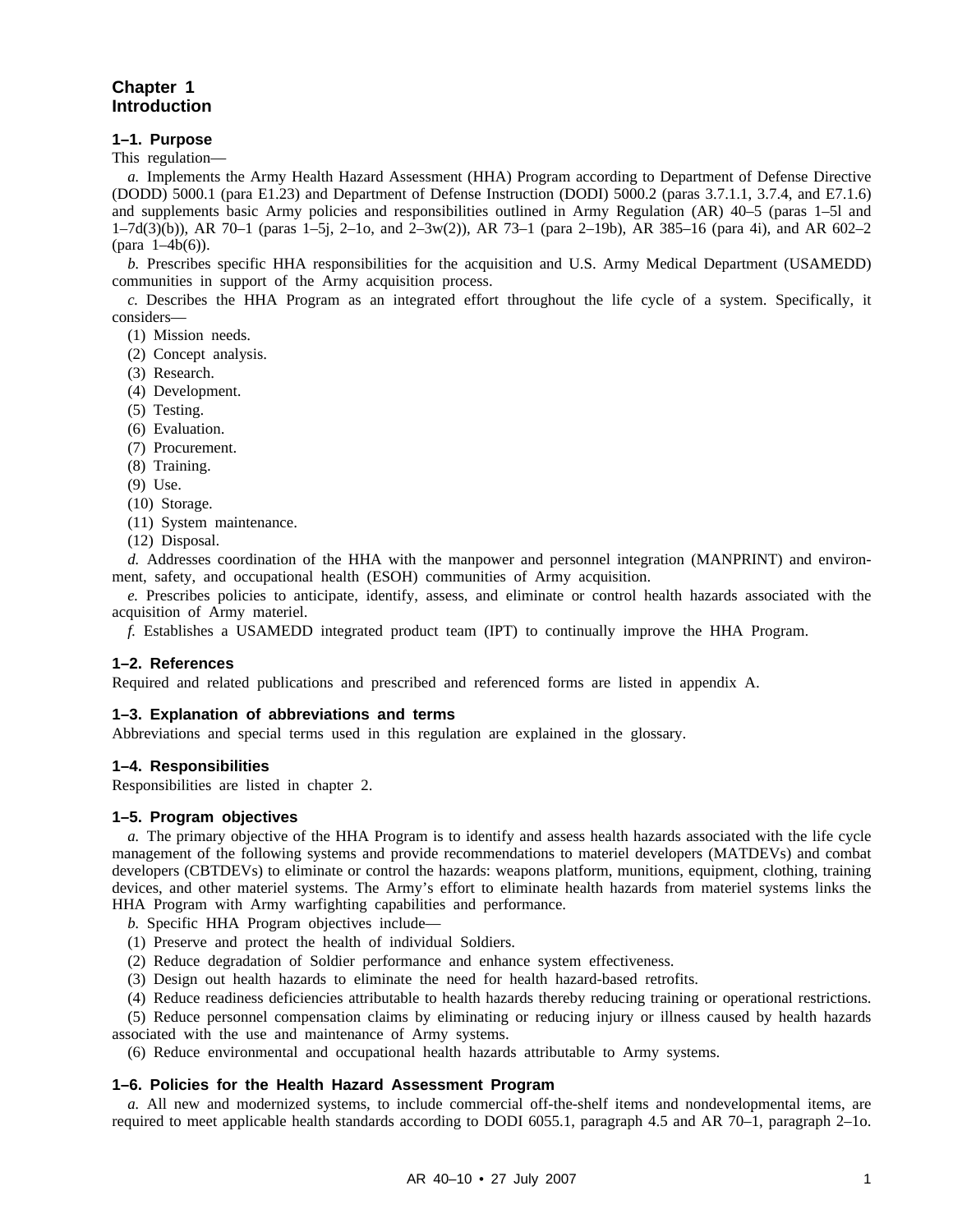*b.* The HHA procedures will be integrated throughout all phases of the Army materiel acquisition process. Health hazards will be anticipated, identified, evaluated, and eliminated or controlled to give personnel maximum protection. Scientific and engineering principles will be applied during the design and development phases to identify and reduce health hazards associated with system operation and support with the objective of designing the health hazards out of the system consistent with the mission requirements and cost-effectiveness.

- (1) The preferred means of mitigating health risks will be hazard elimination.
- (2) Where hazards cannot be eliminated, they will be effectively controlled.
- (3) Warning devices and procedures will not be the sole means of controlling high health hazards.

*c.* Appropriate health hazard objectives will be established early in acquisition programs and used to guide the health hazard activities and the decision process. Contracts should include language that encourages contractors to design out health hazards associated with their systems.

*d.* An HHA Program that identifies and evaluates health hazards will be integrated and coordinated with the program's system safety, MANPRINT, environmental, and test and evaluation program activities. Health hazard assessment reports (HHARs) (requirement control symbol, medical (RCS MED)-388) provide MATDEVs and CBTDEVs with an estimate of the occupational health risk associated with normal use of materiel items. HHARs are not intended to provide an all-inclusive medical assessment or USAMEDD approval to use an item. MATDEVs and CBTDEVs must use the risk information in the HHARs to monitor and manage health risks along with safety risks and MANPRINT issues according to AR 385–16, paragraph  $4q(3)$  and AR 602–2, paragraph 4–1a.

(1) Mishaps, accidents, or equipment failures resulting in injuries, although sometimes health-related, do not fall within the scope of the HHA Program. The system safety professionals supporting the MATDEV and CBTDEV assess risks associated with mishaps, accidents, or equipment failures. The USAMEDD can support the system safety effort when the adverse outcome is health-related.

(2) As part of the MANPRINT program, the Army Research Laboratory's Survivability/Lethality Analysis Directorate conducts Soldier survivability assessments. These assessments address the characteristics of systems that reduce fratricide; reduce detectability; prevent enemy attack; prevent bodily damage if attacked; minimize medical injury if wounded; reduce mental and physical fatigue; and prevent adverse health and performance effects due to natural environmental stressors.

*e.* The HHA will be accomplished on each materiel system used to satisfy approved Army ESOH risk management requirements as specified in AR 70–1, paragraph 1–5j. Health hazards will be assessed during market investigations and will be considered in the programmatic environment, safety, and occupational health evaluation (PESHE) as part of the acquisition strategy. All acquisition programs will use a systems engineering (SE) approach that balances total system performance and total ownership costs. Systems engineering provides the integrating technical process to define and balance system performance, cost, schedule, and risk. The SE plan will summarize the PESHE. The PESHE will describe the strategy for integrating ESOH risk management into the SE process.

*f.* There will be no compromises of health protection criteria and standards without formal documentation of the accepted risks. Acceptance of health hazard risks will be performed at a level of management authority commensurate with the risk, and a formal system safety risk assessment will be used to document the risk acceptance (see AR 385–16, para 5q.)

*g.* HHARs should not include safety, environmental quality, survivability/lethality, system performance/effectiveness, or human factors issues. Other documents exist that address these issues, namely the safety assessment report, environmental impact statement, survivability assessment, and human factors engineering (HFE) assessment. In some cases the differentiation among health, safety, environmental, survivability/lethality, and human factors issues is not distinct. Whenever the independent medical assessor (IMA) is not sure if an item has been addressed but the item can directly impact health, it is appropriate to mention the item and recommend it be investigated; however, risk assessment codes (RACs) should only be assigned to health hazards in the HHARs.

*h.* For each system within the Army acquisition process, assigned IMAs will—

(1) Review historical health hazards data on predecessor or similar systems.

(2) Review health surveillance and safety data that may identify health hazards on predecessor or similar systems. (3) Review new system designs, use scenarios, and test data to identify and assess health hazards.

(4) Make recommendations to control identified health hazards and to acquire data to verify controls for health hazards.

*i.* When applicable, RACs will be assigned to each identified health hazard. (See app B.) Designated IMAs will estimate and assign the RACs. The RACs will—

(1) Estimate the degree of risk associated with each hazard resulting from noncompliance with recommended control measures.

(2) Estimate the residual risk associated with each hazard resulting from compliance with the preferred recommended control action.

(3) Establish priorities for control actions.

*j.* All applicable data, health hazard test results, and materiel system information relevant to health hazards will be submitted to the Commander, U.S. Army Center for Health Promotion and Preventive Medicine (USACHPPM), HHA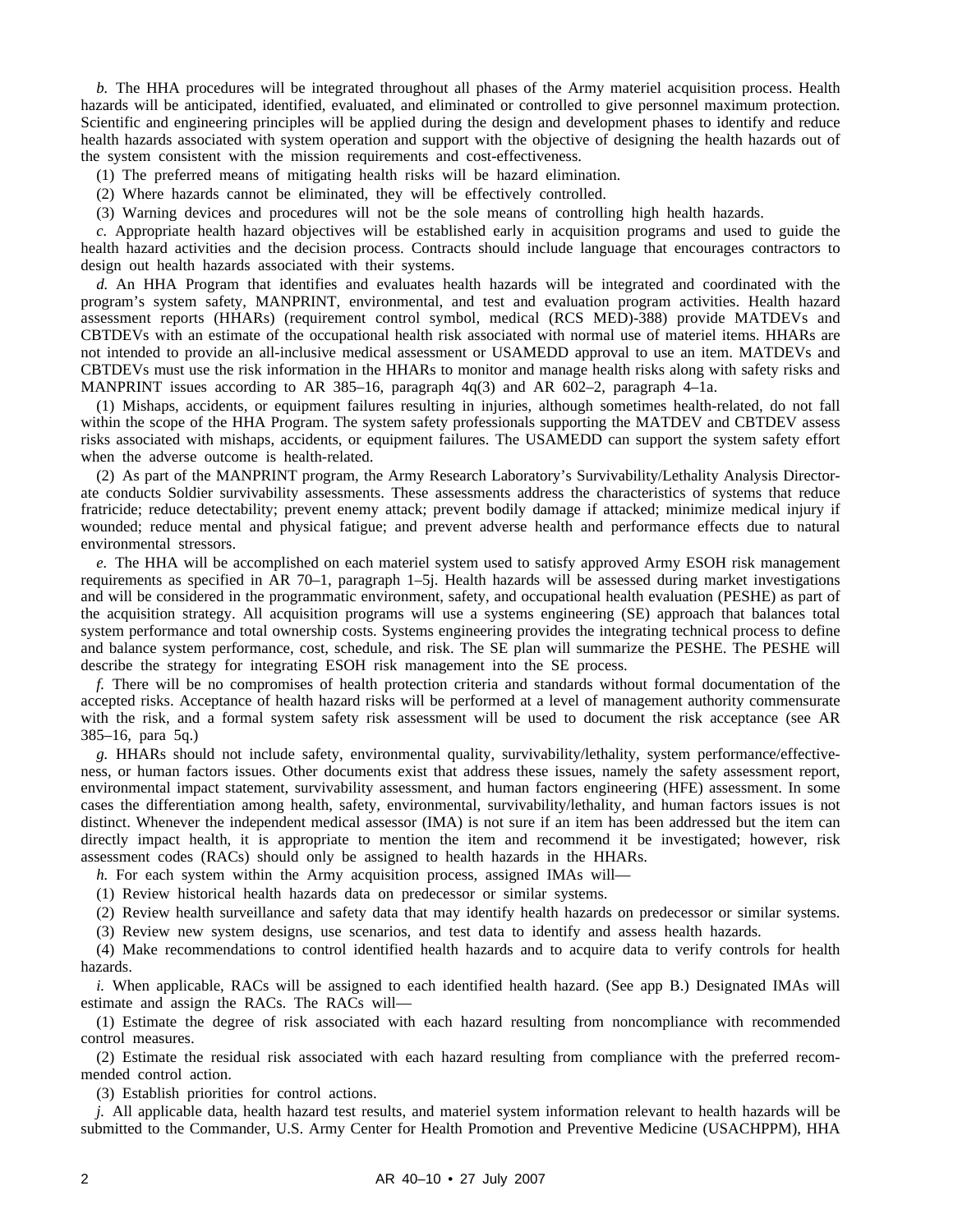Program, at least 90 days in advance of the anticipated publication date (for example, if the HHAR is required by 1 April, the request package will be submitted by 1 January).

*k.* Potential health hazards will be identified and assessed based on both training and combat scenarios. Combat scenarios are inherently risky and produce situations in which health hazards cannot be avoided. Health hazards related to training are in most cases avoidable.

*l.* The Army will apply the standards in Occupational Safety and Health Administration (OSHA) Title 29, Code of Federal Regulations, part 1910 (29 CFR 1910) and other non-Department of Defense (DOD) regulatory health standards to military-unique equipment, systems, and operations, insofar as practicable. However, OSHA standards are generally designed for 8-hour exposures and may not be applicable for 24-hour exposures, multiple exposures, or shortduration exposures typical of military-unique exposure scenarios. When military design, specification, or deployment requirements render compliance with existing occupational health standards infeasible or inappropriate, or when no standard exists for military-unique applications, the Army will use the health risk management process to develop military-unique occupational health standards. Health hazard standards used or developed will be—

(1) Compatible with Federal occupational safety and health standards, American Conference of Governmental Industrial Hygienists (ACGIH) Threshold Limit Values (TLVs), or specifically adopted consensus standards (when conflicting standards exist, the more stringent applies). (ACGIH and TLV are registered trademarks of the American Conference of Governmental Industrial Hygienists, Cincinnati, Ohio. Use of trademarked names in this regulation does not imply endorsement by the U.S. Army but is intended only to assist in identification of a specific product.)

(2) Consistent with military-unique requirements, design, or specification when compliance with standards in (1) above is rendered infeasible or when no regulatory or consensus standard exists for military application.

*m.* When an appropriate health hazard criterion or standard does not exist, actions to initiate biomedical research to develop applicable injury criteria and HHA methodologies are required. The biomedical research work effort will use the health risk management process to develop military-unique occupational health standards.

*n.* Existing HHA data (acquired in earlier research, development, test, and evaluation (RDTE) and used in developmental and fielded systems) from all sources will be appropriately applied to—

(1) Preclude duplication of effort.

(2) Take advantage of lessons learned with other materiel systems.

(3) Exempt materiel which falls under the regulatory guidelines of other Federal agencies; this applies when the military application is equivalent to the intended use of the materiel.

*o.* To accomplish the HHA, researchers, developers, testers, evaluators, and trainers will plan, program, and budget for adequate resources.

*p.* To support the provisions of this regulation, researchers, developers, testers, or evaluators may establish memorandums of understanding with appropriate USAMEDD elements, with U.S. Army Medical Command (USAMED-COM) concurrence.

*q.* Information pertaining to HHAs can be found at http://chppm-www.apgea.army.mil/dohs/.

#### **Chapter 2 Responsibilities**

#### **Section I Headquarters Elements**

#### **2–1. Assistant Secretary of the Army, Acquisition, Logistics, and Technology, and Assistant Secretary of the Army, Army Acquisition Executive**

The Assistant Secretary of the Army, Acquisition, Logistics, and Technology (ASA(ALT)), and ASA, Army Acquisition Executive (AAE) will—

*a.* Establish Army policy and guidance to ensure the integration of the HHA Program throughout the Army acquisition process.

*b.* Fund biomedically based health hazards research programs that develop injury criteria and exposure standards for military-unique occupational exposures.

*c.* Coordinate with The Surgeon General (TSG) in matters regarding the medical aspects of the Army acquisition process.

#### **2–2. Assistant Secretary of the Army, Installations and Environment**

The ASA, Installations and Environment (I&E) will provide policy oversight for—

*a.* The establishment under the HHA Program of medical policies, health standards, and exposure limits or other policies that relate occupational exposure of personnel to actual or potential health hazards.

*b.* Occupational health-related RDTE activities.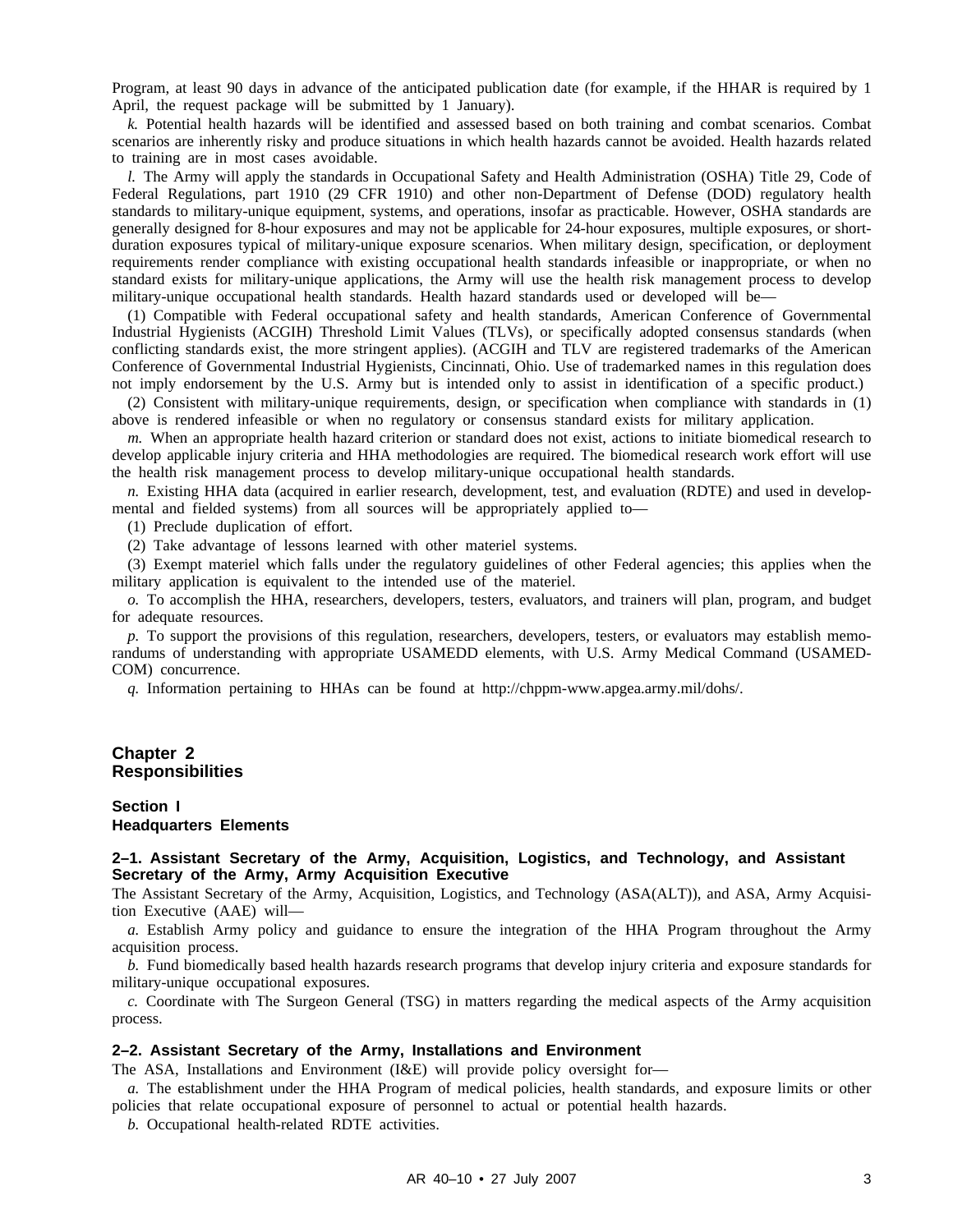*c.* Coordination with TSG in matters regarding the medical aspects of the Army acquisition process.

#### **2–3. Deputy Under Secretary of the Army, Operations Research**

The Deputy Under Secretary of the Army, Operations Research will—

*a.* Provide oversight and guidance to ensure the HHA Program is integrated into Army test and evaluation policies and procedures.

*b.* Ensure HHA concerns are addressed in system tests and evaluations.

*c.* Coordinate with TSG in matters regarding the medical aspects of the Army acquisition process.

#### **2–4. Deputy Chief of Staff, G–1**

The Deputy Chief of Staff, G–1, has Army general staff responsibility to ensure that—

*a.* The MANPRINT process is considered throughout the materiel acquisition cycle.

*b.* HHA high-level hazards are presented to the Army Systems Acquisition Review Council (ASARC) and defense acquisition board reviews.

*c.* Health hazards and the lack of data to assess health hazards, as identified in the HHAR, are properly integrated into the MANPRINT assessment.

*d.* Medical aspects of the Army acquisition process are coordinated with TSG.

*e.* Unresolved issues or differences related to the risk presented by individual hazards are discussed with the HHA program manager prior to MANPRINT assessment risk assignment.

*f.* The health hazards section of the MANPRINT assessment is staffed with the HHA program manager prior to publishing.

#### **2–5. Deputy Chief of Staff, G–3/5/7**

The Deputy Chief of Staff, G-3/5/7, has Army general staff responsibility to ensure that—

- *a.* The HHA is considered when Army policy and guidance is developed for the following:
- (1) Materiel capabilities and combat development documents.
- (2) Training and training devices.
- (3) Analysis of alternatives (AOA).
- (4) Cost and performance trade-off studies.
- *b.* Medical aspects of the Army acquisition process are coordinated with TSG.

#### **2–6. Deputy Chief of Staff, G–4**

The Deputy Chief of Staff, G–4, has Army general staff responsibility to ensure that—

- *a.* HHA considerations are incorporated into integrated logistics support policy and guidance.
- *b.* Logistics impact of the HHA is considered in integrated logistics support planning.
- *c.* Medical aspects of the integrated logistics policy are coordinated with TSG.

#### **2–7. The Surgeon General**

The Surgeon General has Army staff responsibility for the HHA Program in support of the Army acquisition process per AR 70–1, paragraphs 2–18b and g, and AR 40–5, paragraphs 1–5l and  $1-\frac{7d(3)}{b}$ . TSG will also-

*a.* Determine if Army medical or nonmedical materiel presents a health hazard to personnel, and provide all medical policies, health standards, exposure limits, and recommendations to control such health hazards.

*b.* Designate USACHPPM as the lead agency for implementing the USAMEDD responsibilities for the Army's HHA Program.

*c.* Designate the Commanding General (CG), U.S. Army Medical Research and Materiel Command (USAMRMC), as Deputy for Medical Systems to assist ASA(ALT) and AAE with health hazards of medical and nonmedical systems acquisitions.

*d.* Through the U.S. Army Medical Department Center and School (USAMEDDC&S), provide USAMEDD review of concept, requirement, and capability documents.

*e.* Staff, plan, program, and budget for the implementation of the USAMEDD responsibilities of the Army's HHA Program.

#### **2–8. Commanding General, U.S. Army Materiel Command**

The CG, U.S. Army Materiel Command (USAMC), and other USAMC functional proponents will—

*a.* Initiate and fund requests for conducting and preparing HHAs for all materiel acquisition items for which USAMC has oversight.

*b.* Ensure that matrix support for MANPRINT includes the implementation of HHA requirements according to this regulation.

*c.* Designate a USAMC representative to participate as a principal member of the Army HHA IPT.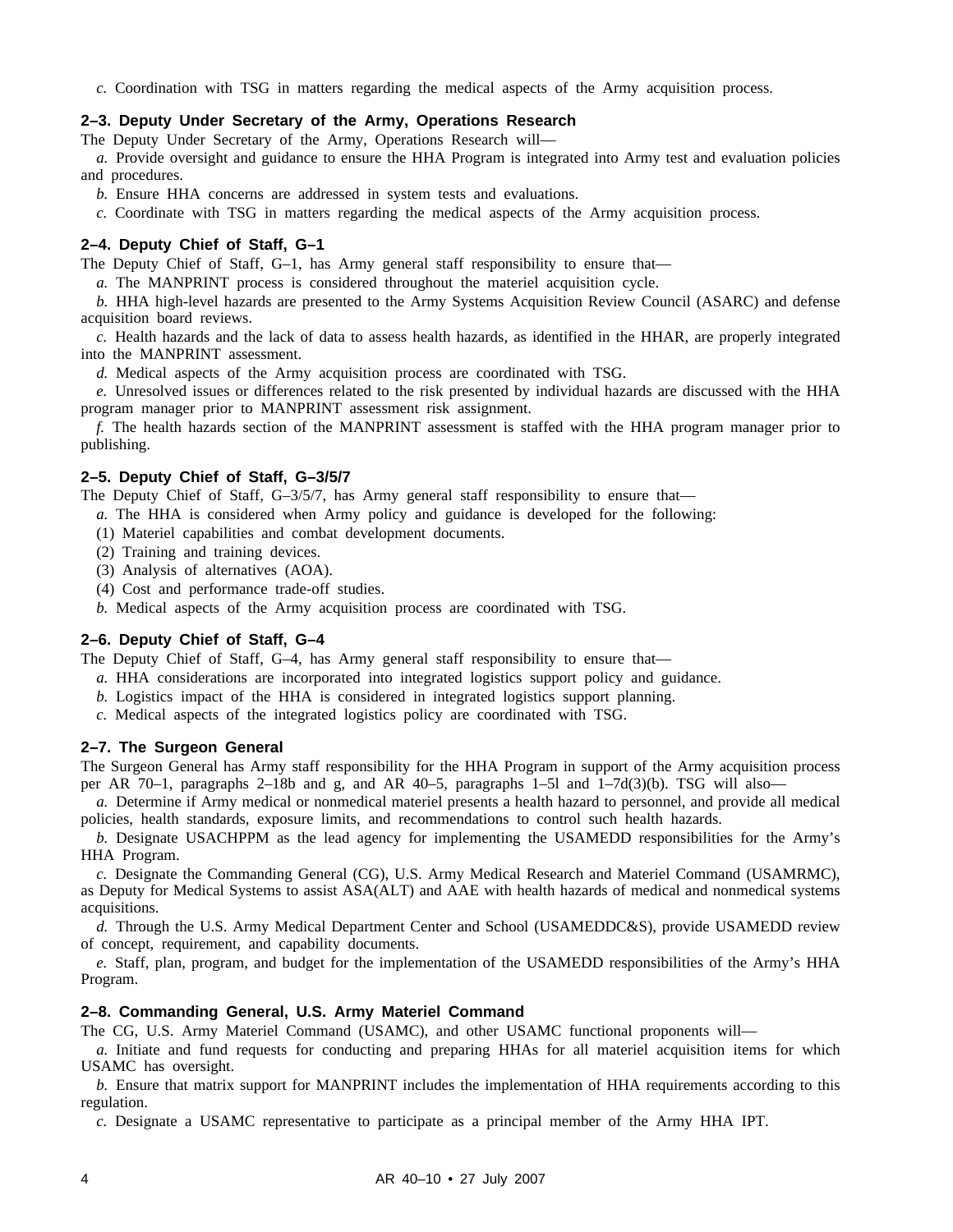*d.* Perform the following actions through the Director, U.S. Army Research Laboratory:

(1) Incorporate accepted medical and biomedical principles of health hazard prevention and control in HFE services provided to the CBTDEV and MATDEV.

(2) Identify gaps and voids in biomedical databases and alert USACHPPM of the medical research requirements needed to identify, prevent, or control health hazards in the establishment of appropriate exposure criteria or medical standards.

(3) Maintain liaison with USACHPPM to provide HHA support to CBTDEVs and MATDEVs.

(4) Advise USACHPPM of potential health hazards identified during the performance of HFE evaluations.

(5) Incorporate the HHAR as part of MANPRINT assessments (AR  $602-2$ , para  $2-18c(6)$ ).

#### **2–9. Commanding General, U.S. Army Training and Doctrine Command, and other combat developers and trainers**

The CG, U.S. Army Training and Doctrine Command (USATRADOC) and other CBTDEVs will—

*a.* Address the health considerations during the concept and technology development phase of the pre-system acquisition process.

*b.* Address health considerations in program management documents prior to milestones A and B of the materiel acquisition process.

*c.* Include and correctly reference medical criteria and procedures to control risk in the appropriate Army system training procedures and publications provided to the user.

*d.* Provide reimbursement as required for—

(1) On-site USATRADOC-requested HHA support.

(2) HHA-related medical studies for military-unique health effects prior to milestones A and B (see fig 3–1). *e.* Provide system training and combat use scenarios for use in performing HHAs.

*f.* Coordinate with USACHPPM HHA Program and USAMEDDC&S to provide technical input into capabilities documents and integrated capabilities development teams (ICDTs) to identify potential health hazards early in the materiel acquisition process. Request for USACHPPM services can be obtained through the USACHPPM Web site: http://chppm-www.apgea.army.mil/dohs/.

*g.* Staff all requirement and capability documents with the MANPRINT point of contact in the Force Protection Branch, USAMEDDC&S, for medical review (USAMEDDC&S, MCCS–FCC–P, 1400 E. Grayson Street, Fort Sam Houston, TX 78234–5052; telephone DSN 471–1622 or commercial 210–221–1622; fax DSN 471–0121 or commercial 210–221–0121).

*h.* Designate a USATRADOC representative to participate as a principal member of the Army HHA IPT.

#### **2–10. Commanding General, U.S. Army Medical Command**

The CG, USAMEDCOM, will plan, program, and budget resources required by the USAMEDDC&S and USACHPPM to carry out the responsibilities below.

*a.* Through Commander, USACHPPM, implement the HHA Program in accordance with this regulation.

*b.* Through the USAMEDDC&S, provide USAMEDD review of concept, requirement, and capability documents. This review will be provided to ensure adequate consideration of health hazards. Results of the review will be provided to the USACHPPM HHA Program to supplement MATDEV information.

#### **2–11. Commanding General, U.S. Army Medical Research and Materiel Command** The CG, USAMRMC, will—

*a.* Plan, program, budget, and execute medical RDTE tasks that support Army system development and acquisition programs. These tasks include—

(1) Development of injury criteria and exposure standards when no suitable criteria or standards exist for militaryunique occupational exposures.

(2) Development of HHA methods and tools for the HHA Program.

*b.* Coordinate with ASA(ALT) and AAE, MATDEVs, and CBTDEVs in establishing HHA funding levels that are appropriate and adequate to support the health hazards research of USAMRMC.

*c.* Serve as the Deputy for Medical Systems to assist ASA(ALT) and AAE with health hazards of medical and nonmedical systems acquisitions.

*d.* Develop and maintain a biomedical science and technology base to be used for—

(1) Setting health and safety standards and practices for Army personnel, as appropriate. This is done in coordination with USACHPPM.

(2) Protecting Soldier health and enhancing Soldier performance by developing criteria and tools for the HHA Program to assess health risks associated with the use of Army items.

(3) Decision making by the MATDEV during the acquisition process.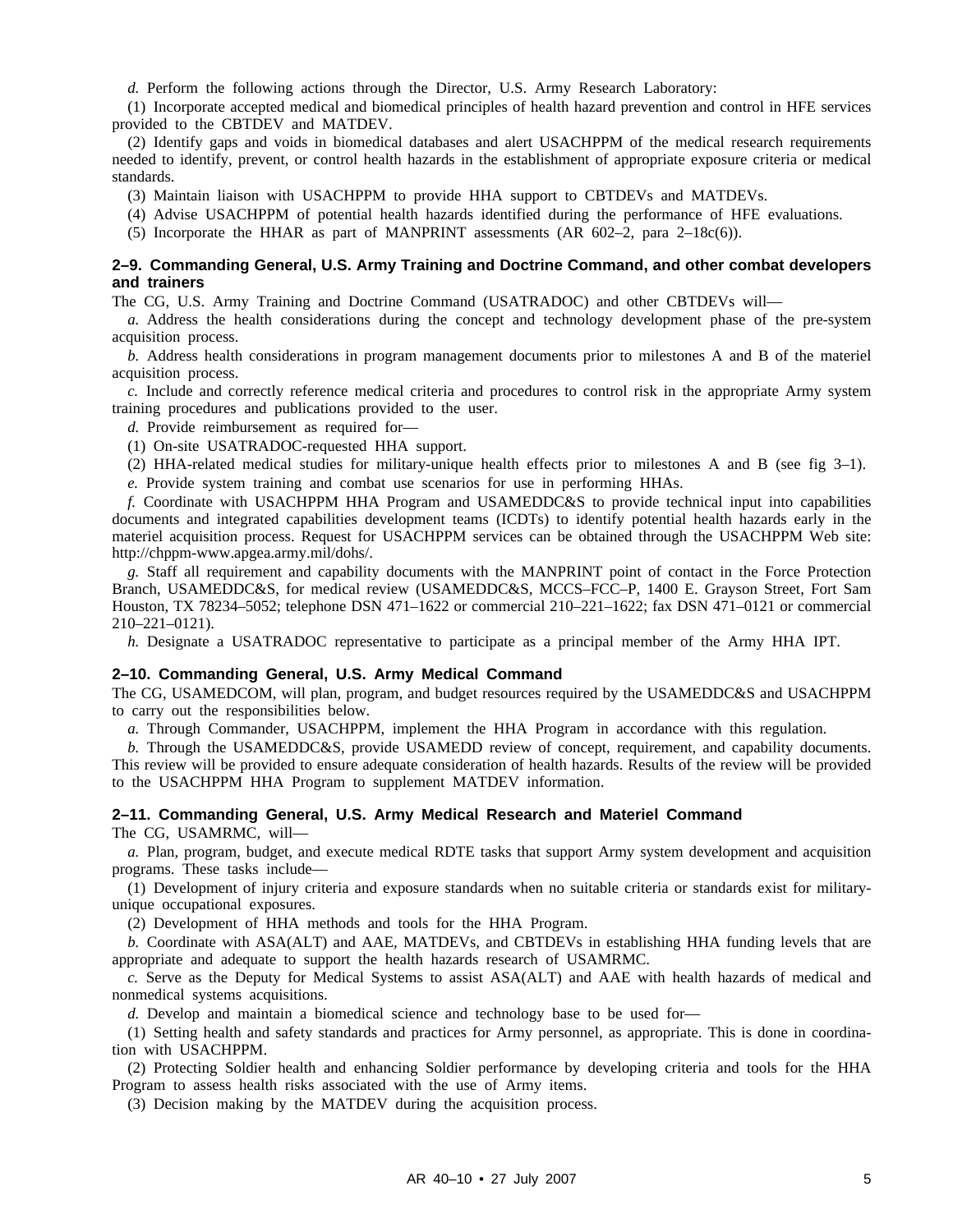(4) Early identification and resolution of potential or known health hazards of emerging weapons and other materiel system technologies.

*e.* Perform biomedical research required to support health hazard survivability and live-fire testing, system safety engineering, and HFE assessments in the acquisition process.

*f.* Perform system-specific HHAs using the best available assessment criteria and methods. Upon request, prepare and submit HHARs to USACHPPM for input to acquisition decision milestones.

*g.* Ensure, as the medical MATDEV, that HHARs are completed and health risks are addressed during the development of specific medical materiel.

*h.* Designate a USAMRMC representative to participate as a principal member of the Army HHA IPT.

#### **2–12. Commanding General, U.S. Army Medical Department Center and School**

The CG, USAMEDDC&S will—

*a.* Plan, program, budget, and execute medical tasks that support Army system development and acquisition programs. These tasks include—

(1) Providing HHA support to MANPRINT ICDTs associated with proponent schools.

(2) Providing HHA support to CBTDEVs with a review of capabilities, development, and testing documents of materiel systems. This review is provided to ensure early consideration of known and potential health hazards in new materiel systems. Any HHA input performed on behalf of TSG will be sent directly to the requester with a copy furnished to the USACHPPM HHA program manager.

(3) Providing input to proponent schools for preparation of user tests of nonmedical systems with medical applications.

(4) Representing the USAMEDD user regarding acquisition decisions, test and evaluation, and planning, programming, and budgeting systems as they relate to materiel and logistical systems.

(5) Assuming responsibility for the USAMEDDC&S MANPRINT actions associated with medical systems.

(6) Providing HHA training for USAMEDD personnel.

*b.* Designate a USAMEDDC&S representative to participate as a principal member of the Army HHA IPT.

#### **2–13. Commanding General, U.S. Army Test and Evaluation Command**

The CG, U.S. Army Test and Evaluation Command (USATEC) will—

*a.* Ensure that subordinate command activities engaged in test and evaluation efforts (including Logistics/ MANPRINT demonstrations) that support milestone decisions, materiel releases, or fielding of assigned systems will— (1) Plan, conduct, and report the results of tests designed to evaluate health and safety issues.

(2) Seek consultation from USACHPPM when it is needed in planning or designing HHA-related testing.

(3) Incorporate health hazard data requirements identified in HHARs into USATEC-developed event design plans. (4) Conduct or monitor HHA data collection on behalf of the MATDEV (when requested by the MATDEV) and

include a USACHPPM representative on USATEC systems teams as needed.

(5) Incorporate medical input in all test documentation when needed for the nonroutine assessment of health hazards in testing (for example, when HHA requirements are not clearly defined in standardized test operating procedures, specifications, or directives).

(6) Ensure that health hazards observed during assigned tests and health hazard data are reported and documented in test reports as appropriate. Furnish a copy to Commander, USACHPPM, ATTN: MCHB–TS–OHH, 5158 Blackhawk Road, Aberdeen Proving Ground, MD 21010–5403.

(7) Ensure test operating procedures are developed to support the collection of HHA data requirements.

*b.* Staff with USACHPPM, through the U.S. Army Development Test Command, test operating procedures designed to generate health hazard data.

*c.* Designate a USATEC representative to participate as a principal member of the Army HHA IPT.

*d.* Serve as approving authority regarding the medical aspects of safety releases for assigned systems.

#### **2–14. Commanding General, U.S. Army Center for Health Promotion and Preventive Medicine** The CG, USACHPPM, will—

*a.* Serve as TSG's lead agent for implementing the HHA Program.

*b.* Develop and maintain an electronic database of system assessments for use in completing HHARs, providing HHA lessons learned, and providing program management information.

*c.* Upon request, prepare and submit HHARs for input to milestone decision reviews, type classification, materiel releases, and MANPRINT/system safety documents. Any HHARs performed on behalf of TSG will be sent directly to the requester with a copy furnished to appropriate USAMEDD and non-USAMEDD elements supporting the HHA Program.

d. Maintain liaison with test and evaluation agencies, MANPRINT domains, and other USAMEDD agencies to encourage technical information exchange and process improvements.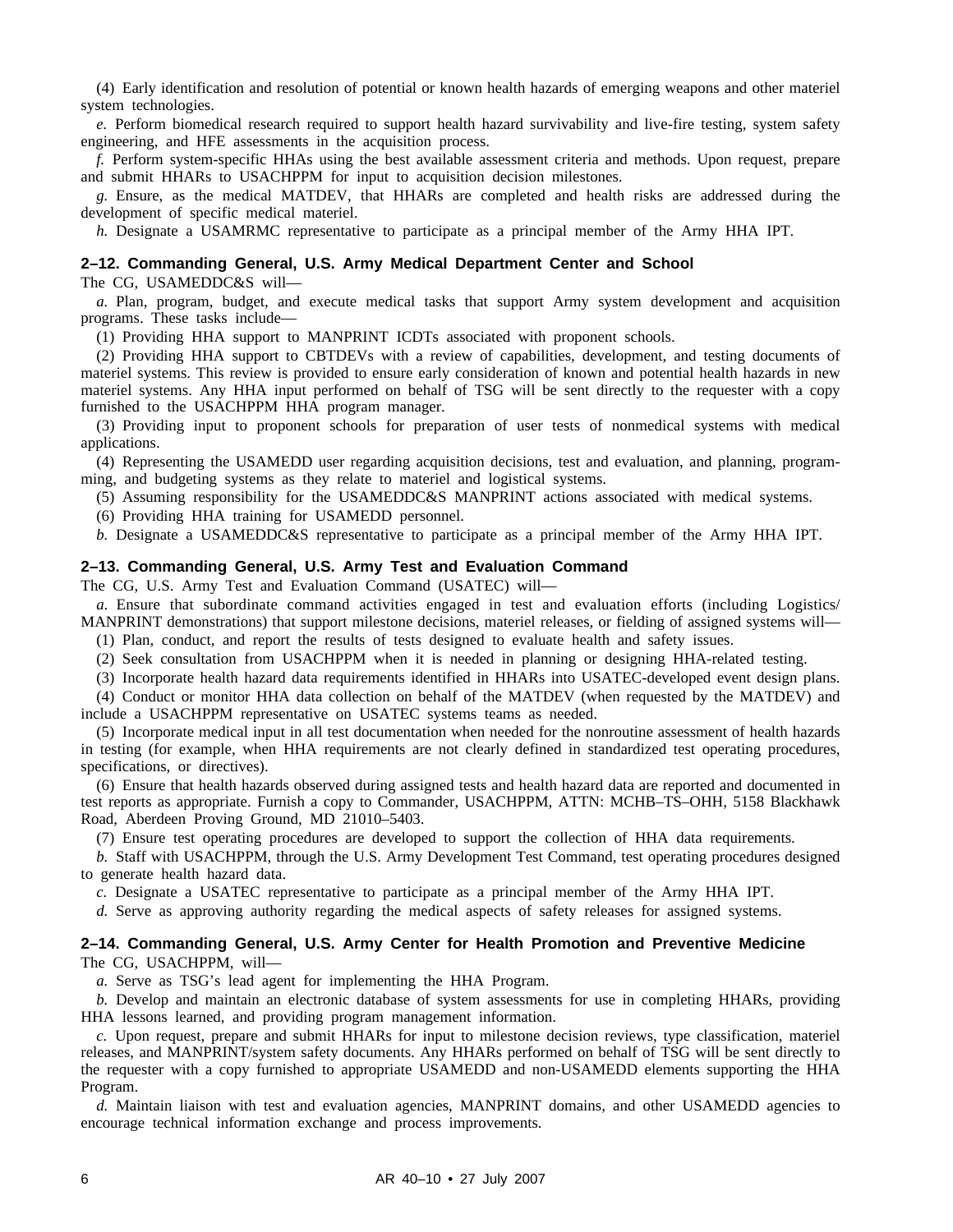*e.* Provide on-site HHA support to include ICDT/IPT participation and technical services when requested through command channels and when reimbursement is provided.

*f.* Identify voids in biomedical databases and health protection criteria and standards to USAMRMC for development of biomedically based health hazard research programs.

*g.* Identify or develop for TSG the recommended health protection criteria standards and exposure limits, and coordinate these criteria standards and limits with USAMRMC as appropriate.

*h.* Upon request, review and comment on health-specific test plans.

*i.* Conduct on-site data gathering for those materiel systems where user health hazards cannot be addressed by the developer or where developer's data require further resolution. Reimbursement is required for these on-site services. *j.* Designate the HHA program manager to serve as chairperson of the Army HHA IPT.

#### **Section II**

#### **Program Executive Officers, Program, Project, and Product Managers**

#### **2–15. Program executive officers**

Program executive officers will—

*a.* Monitor program manager/project manager/product manager (PM) and contractor execution of the HHA Program requirements.

*b.* Ensure PMs have a process to identify, assess, and manage health hazards associated with the maintenance, operation, and disposal of Army systems.

*c.* Develop policy and procedures to ensure PMs obtain the HHAs, integrate HHA findings into the SE process, and share HHA findings with the MANPRINT, ESOH, and test and evaluation communities.

*d.* Ensure that the HHA status and issues are briefed during the MANPRINT/ESOH portion of each system review, for example pre-ASARC and ASARC.

*e.* Ensure that PMs plan, program, and budget for the HHA and any biomedical research required to address systemspecific health hazards in sufficient time to obtain usable results.

#### **2–16. Program, project, and product managers**

All PMs regardless of the acquisition category will—

*a.* Ensure that HHA recommendations are integrated into the overall SE and composite risk management processes.

*b.* Develop and update the PESHE which addresses the plan to identify health hazard requirements, establish organization responsibilities, provide milestones and budget needed to evaluate health hazard issues, and detail how identified health hazards will be eliminated or controlled through the program's SE process.

*c.* Provide adequate support for effective HHA Program implementation by including HHA Program requirements in key acquisition documents like the acquisition strategy, test and evaluation master plan (TEMP), and the PESHE. Incorporate the HHA or initial HHA conclusions and recommendations into the PESHE.

*d.* Plan, program, and budget for the HHA.

*e.* Record, track, and maintain identified health hazards, associated risk assessments, and status of corrective actions for the life cycle of the system. Provide documentation of health hazard corrective actions to the USACHPPM HHA Program.

*f.* Initiate requests for the conduct and preparation of HHAs from the USACHPPM HHA Program; use the USACHPPM Web site at http://chppm-www.apgea.army.mil/dohs/ to request services, and provide all HHA support documentation at least 90 days before the HHA is required.

*g.* Annotate the status, adequacy, and results of HHAs in program documents and brief status of HHA results at program reviews.

*h.* Include HHA data requirements and issues in test plans to ensure sufficient health hazard data are collected to support completion of HHAs.

*i.* Ensure HHA requirements are included in requests for proposals, scopes of work, and system specifications.

*j.* Monitor materiel system contractors' accomplishments of HHA objectives and requirements as specified in the statement of work.

#### **Chapter 3 Health Hazard Assessment Activities and the Defense Acquisition Management Framework**

#### **3–1. Overview**

*a.* This chapter—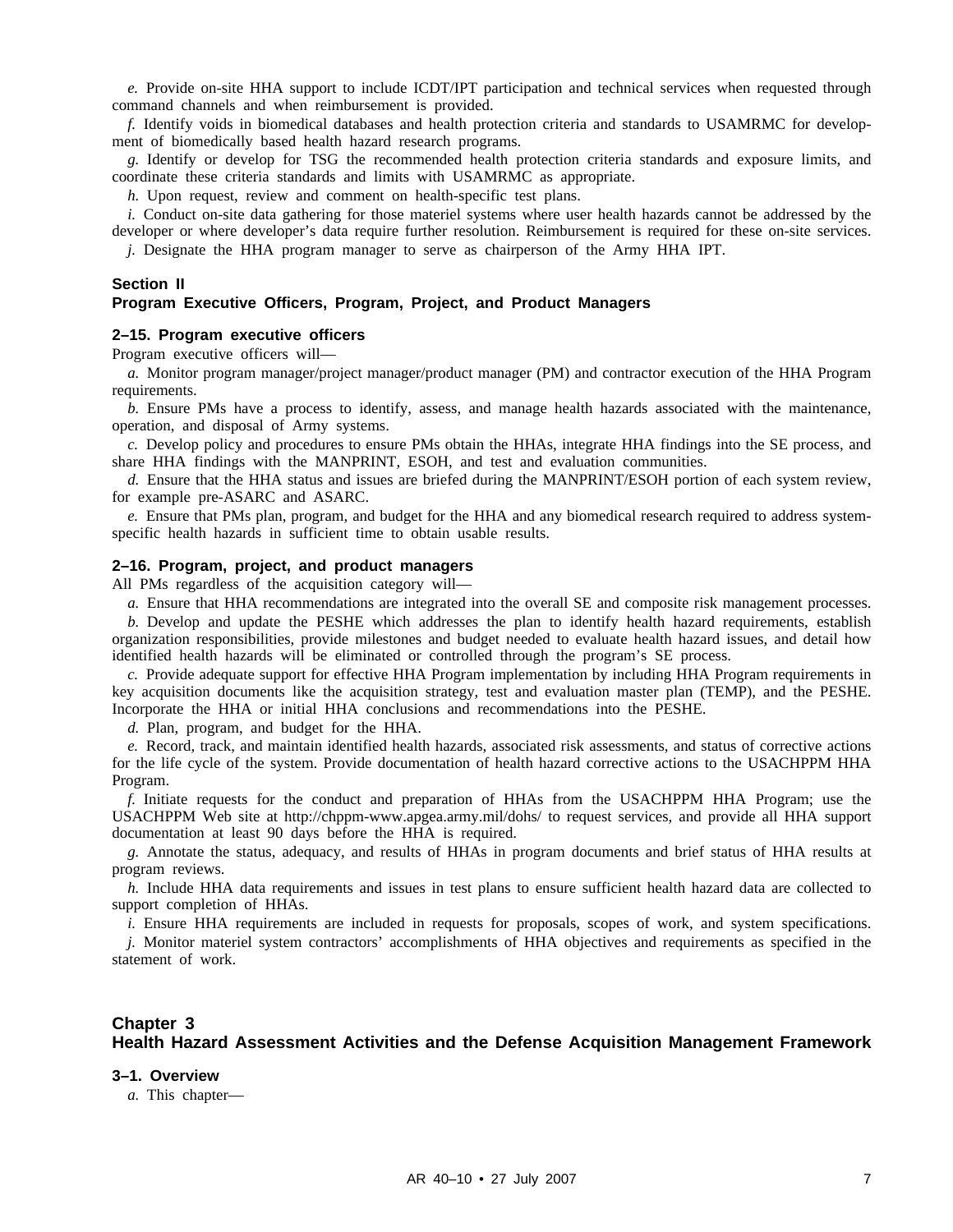(1) Outlines the integration of the key HHA activities into the phases of the Defense Acquisition Management Framework.

(2) Identifies the USAMEDD support to CBTDEVs and MATDEVs through the ICDT/IPT process.

*b.* Figure 3–1 illustrates the Defense Acquisition Management Framework (DODI 5000.2):



**Figure 3–1. The Defense Acquisition Management Framework**

#### **3–2. Medical research in support of the health hazard assessment**

*a.* Medical research is performed to develop a biomedical database on actual or potential health hazards in equipment and systems being developed, modified, or procured as a nondevelopmental item.

*b.* The database supports the preparation of HHARs. It is also used to identify military-unique hazards inherent to the materiel under consideration, thereby supporting the application of military-unique health protection criteria.

*c.* The USAMRMC and MATDEVs identify biomedical database requirements to support the development of new technologies during the joint capabilities integration and development process.

#### **3–3. Concept refinement phase**

*a.* Pre-acquisition, beginning with concept refinement, presents the first substantial opportunity to influence system design by balancing technological opportunities, schedule constraints, funding availability, performance parameters, and operational requirements. Desired user capabilities, expressed in terms of key performance parameters and other parameters, are defined in terms of—

(1) Quantifiable metrics of performance (for example, speed, lethality) to meet mission requirements within budget constraints.

(2) The full range of operational requirements (reliability, effectiveness, logistics footprint, supportability criteria, etc.) to sustain the mission over the long term.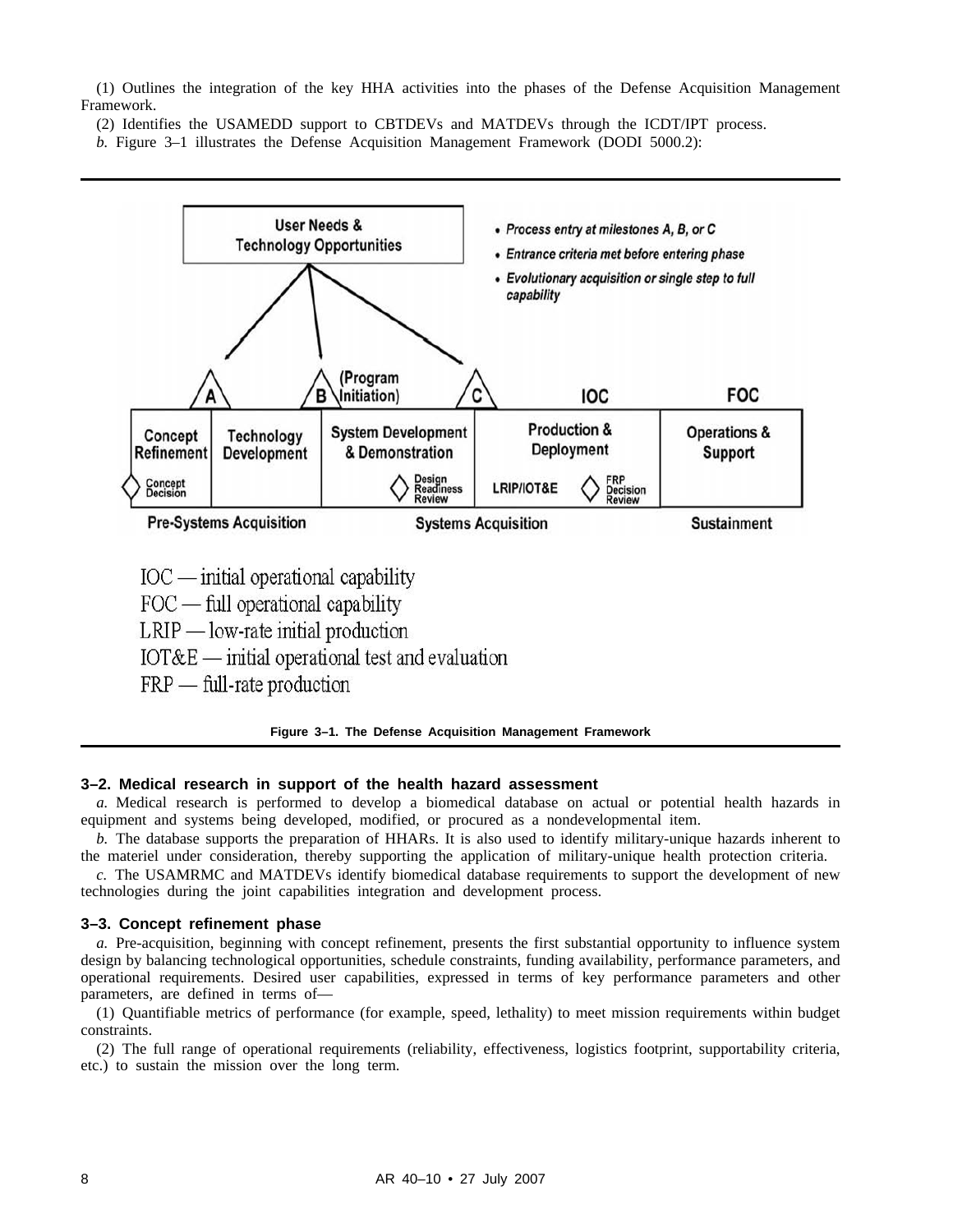*b.* The concept refinement phase refines the initial concept and generates a technology development strategy. Entrance into this phase requires a successful concept decision and an approved initial capabilities document (ICD). The acquisition decision memorandum documents milestone decision authority approval of the AOA plan and establishes a date for the milestone A review. The ICD and AOA plan guide concept refinement phase activities.

*c.* The integration of HHA efforts into the SE process begins with concept refinement. The SE staff initiates development of top-level hazard analyses and identifies applicable ESOH considerations and constraints as part of the system-level trade studies. The initial development of the PESHE begins in this phase**.**

*d.* The key HHA activities during the concept refinement phase include—

- (1) Medical review of the preliminary system specification.
- (2) Comments on the test and evaluation strategy.
- (3) Review of the AOA plan.
- (4) Input to the draft capability development document (CDD).
- (5) Onsite support to ICDTs/CBTDEVs.
- (6) Applicable health hazard design criteria and performance standards.

(7) An initial health hazard assessment report (IHHAR) based on HHA lessons learned from predecessor and similar systems.

(8) Inputting HHA data to the preliminary hazards list with transmittal to the program safety officer.

#### **3–4. Technology development phase**

*a.* A successful milestone A decision initiates the technology development phase. This phase reduces technological risk and determines the appropriate set of technologies to be integrated into a full system. Technology development is a continuous technology discovery and development process that reflects close collaboration among the science and technology community, the user, and the developer. Technology development is an iterative process of assessing technologies and refining user performance parameters. The ICD, the technology development strategy, and the draft CDD guide the phase efforts, leading to the final CDD.

*b.* The integration of HHA efforts into the SE process continues with the technology development phase and involves the continuing development of the requirements, identifying top-level hazards as part of participation in the trades studies and anticipating applicable system-level requirements for ESOH as the technologies are integrated into the system. These efforts are documented in the initial PESHE that is provided as part of the milestone B review process. The CBTDEV will request HHA Program support through the USACHPPM Web site at http://chppmwww.apgea.army.mil/dohs/.

- *c.* The key HHA activities during the technology development phase include—
- (1) Reviewing the preliminary system performance specification.
- (2) Providing input to the TEMP.
- (3) Providing input to the PESHE.
- (4) Providing input to the CDD.
- (5) Reviewing the system safety management plan.
- (6) Providing input to the system MANPRINT management plan (SMMP) or other management tools being used.
- (7) Completing an updated HHAR for milestone B.
- (8) Providing onsite support to ICDTs/CBTDEVs.

#### **3–5. System development and demonstration phase**

*a.* A program usually enters the acquisition process at milestone B, when the milestone decision authority permits the system to enter the system development and demonstration phase and initiates the program. A key emphasis during system development and demonstration is the ensuring of operational supportability with particular attention to minimizing the logistics footprint. Two important goals of this phase are the reduction or control of ESOH risks and implementation of MANPRINT.

*b.* The integration of HHA efforts into the SE process continues with the system development and demonstration phase. The majority of HHA activities occur in this phase, relying heavily on the planning, testing, and analysis conducted in concept refinement and technology development. The initial health hazard assessment should be incorporated into the final preliminary hazard analysis that is presented at the preliminary design review. These analyses will influence engineering plans, requirements, and specifications; trade studies; test and evaluation; technical reviews; and production and operational planning. The PESHE is updated to support the milestone C and FRP review processes. The MATDEV will request HHA Program support through the USACHPPM Web site at http://chppm-www.apgea.army.mil/dohs/.

*c.* The key HHA activities during system development and demonstration include—

(1) Reviewing and commenting on detailed test plans designed to evaluate potential health hazards identified in the IHHAR.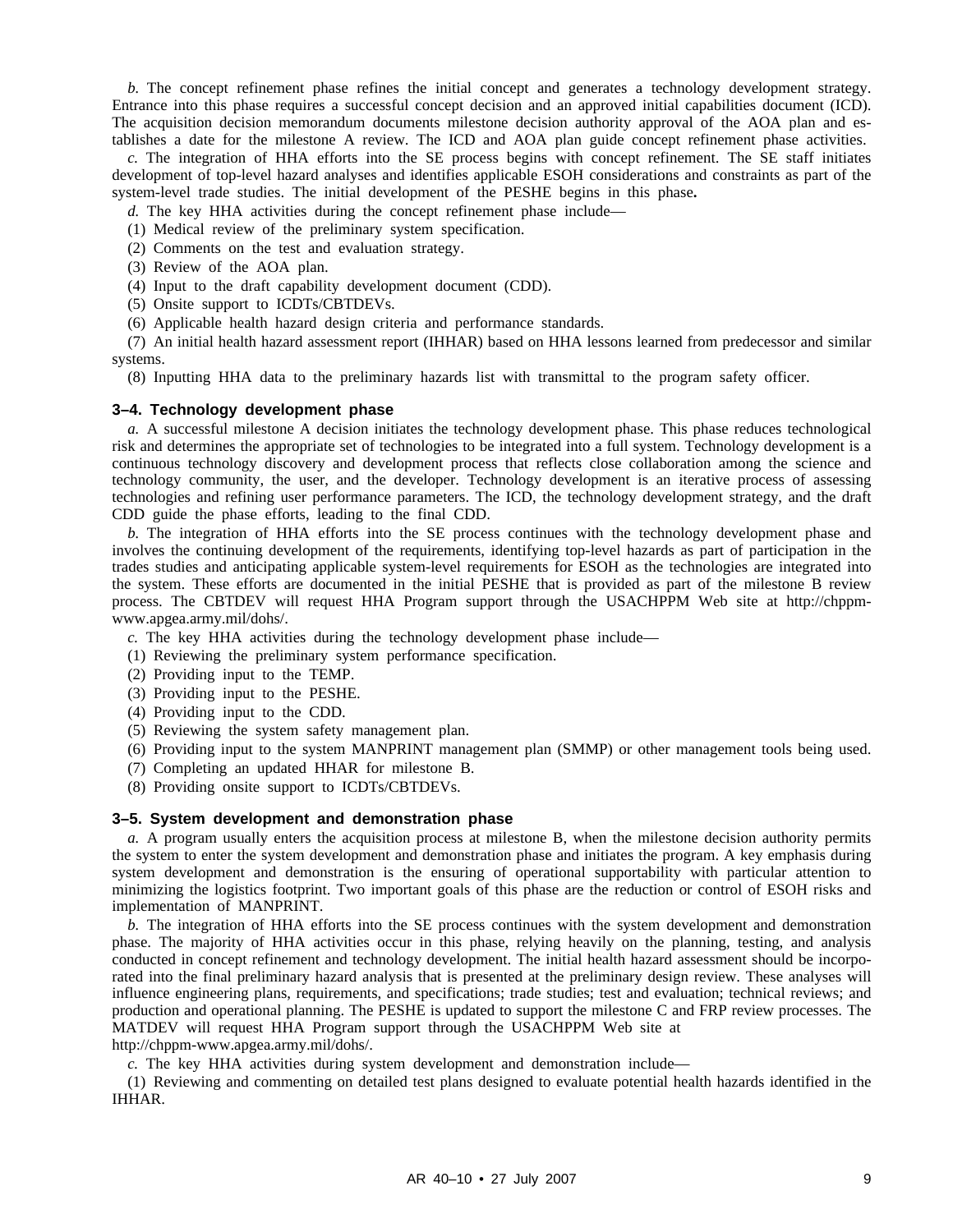(2) Documenting, tracking, resolving, and managing health hazards using the system safety engineering process described in military standard (MIL–STD)-882.

(3) Providing health hazard test results and health risk management decisions to USACHPPM to support completion of the HHAR.

- (4) Reviewing and updating the PESHE and the SMMP.
- (5) Completing the HHAR for milestone C.

#### **3–6. Production and deployment phase**

*a.* The production and deployment phase commences at milestone C and ends with full deployment. During the production and deployment phase, the system should achieve operational capability that satisfies mission needs. Two work efforts, separated by the FRP decision review, comprise the production and deployment phase: LRIP and FRP and deployment.

*b.* The integration of HHA efforts into the SE process continues with the production and deployment phase. The HHA involvement during production and deployment is focused on the following activities: analyzing deficiencies, participating in the configuration control board, verifying and validating health-critical item production configuration, and reviewing the physical configuration audit to identify potential health impacts. Health hazards continue to be identified, assessed, eliminated or controlled, and tracked to closure in the hazard tracking system.

*c.* The key HHA activities during the production and deployment phase include—

(1) Reviewing and commenting on detailed test plans designed to evaluate any unresolved health hazards identified in the HHAR.

(2) Tracking, resolving, and managing health hazards using the system safety engineering process.

(3) Providing health hazard test results and health risk management decisions to USACHPPM to support completion of the HHAR.

(4) Reviewing and updating the PESHE and the SMMP.

(5) Completing the HHAR for type classification and/or materiel release actions.

*d.* Based on the HHAR, MATDEVs and CBTDEVs will ensure incorporation of special operational procedures required to mitigate or control residual health hazards into doctrinal, operational, maintenance, and training publications and materials.

#### **3–7. Operations and support phase**

*a.* The formal USACHPPM HHA activities end once the system is a type-classified standard and has had a successful materiel release. The health information generated in the HHAR can be used by the MATDEV to support occupational health issues associated with materiel fielding and ultimate disposal. Post-fielding testing will be coordinated with USACHPPM for those systems or items where unresolved health hazard issues exist.

*b.* TSG has expanded the Preventive Medicine Program to include a process for evaluating Soldier exposure to potential sources of occupational hazards during field training and deployment environments. This post-fielding evaluation is called Soldier occupational hazard assessment (SOHA). The emphasis for development of the SOHA was in response to DODD 6490.2, paragraphs 4.5 and 4.5.1, which state: "Medical and occupational and environmental health surveillance systems shall encompass periods before, during, and after deployment to monitor environmental, occupational, and other health threats, and diverse stressors."

#### **3–8. Health hazard assessment assistance**

The MATDEVs, CBTDEVs, and independent evaluators may request additional USAMEDD assistance from USACHPPM and the USAMEDDC&S for—

*a.* Designation of USAMEDD representation on the ICDT/IPTs dealing with HHA issues. These services are provided on a reimbursable basis.

*b.* Medical review of—

(1) Program documents, plans and evaluations.

(2) Detailed test plans.

*c.* Technical consultation and direct test support. These services are provided on a reimbursable basis.

*d.* Health hazard input into the safety assessment report (AR 385–16, para 4i(6)), safety and health data sheets, and occupational HHARs. This input will be in the form of an IHHAR or an HHAR as appropriate.

*e.* Health hazard input into the MANPRINT assessment (AR 602–2, para 2–19c(2)(d)). This input will be in the form of an IHHAR or an HHAR as appropriate.

*f.* Preparation of special occupational health studies, radiation studies (for example, radio frequency, laser, and ionizing radiation studies), and toxicity evaluations. These services are provided on a reimbursable basis.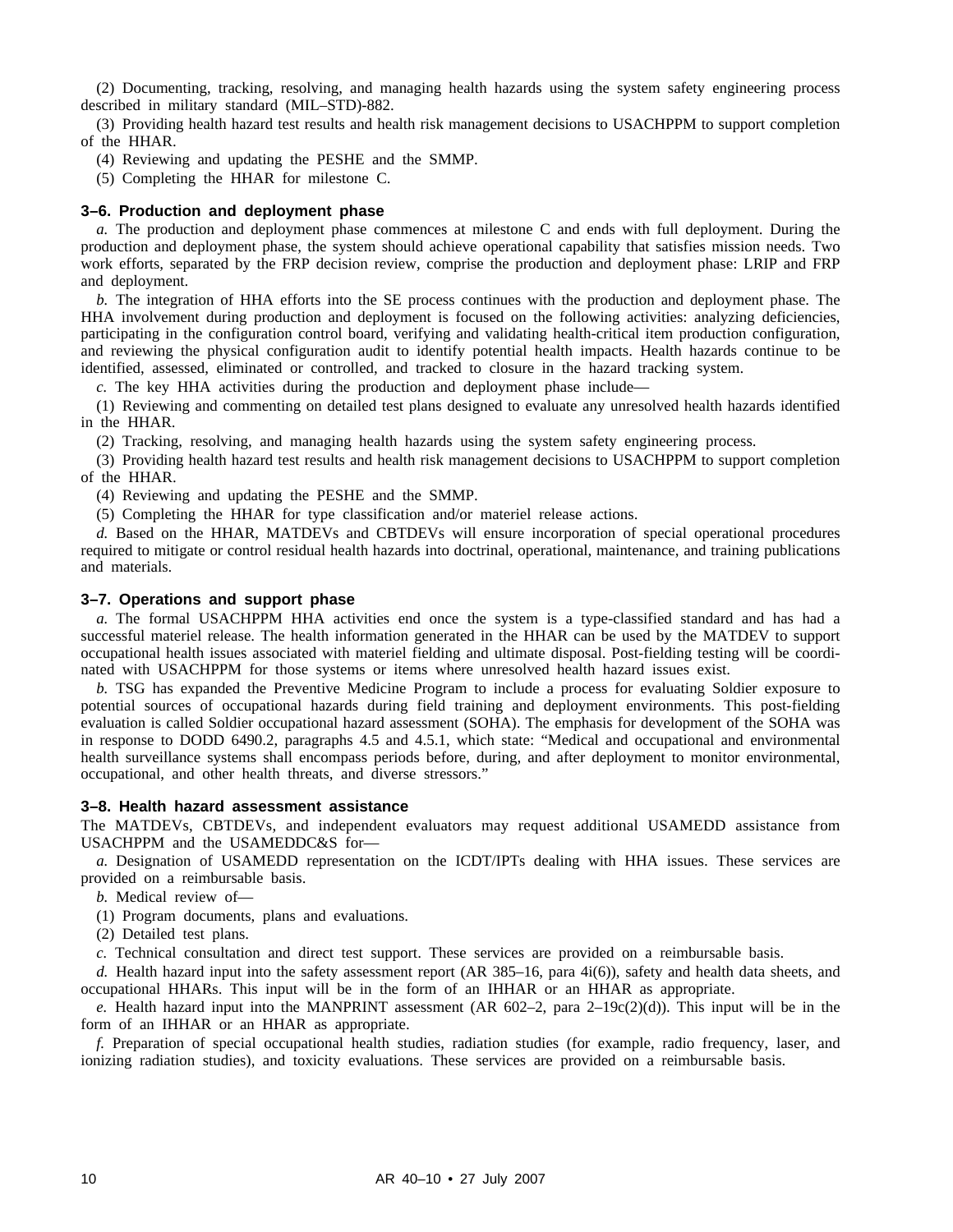#### **Chapter 4 Army Health Hazard Assessment Process Integration and Improvement**

#### **4–1. The health hazard assessment integrated product team**

The USAMEDD's primary objective is to identify and assess health hazards associated with the life cycle management of systems and provide recommendations to MATDEVs to eliminate or control these hazards. A vital key to prevent health hazards in acquisition systems is the integration of health hazard considerations into the SE composite risk management process using the methodologies described in MIL-STD-882 and AR 70–1. A tool to help the USAMEDD effectively interact with the acquisition community is the HHA IPT.

#### **4–2. Mission**

The mission of the HHA IPT is to improve integration of HHA considerations during the life cycle of Army systems and equipment.

#### **4–3. Vision**

The HHA IPT will be an effective advocate for integrating HHA considerations and requirements into the total systems approach of the Army acquisition system according to the requirements of DODD 5000.1, DODI 5000.2, and AR 70–1.

#### **4–4. Objectives**

The objectives of the HHA IPT are to—

*a.* Provide TSG with recommendations to continuously improve the HHA Program and ensure Soldier occupational health is effectively integrated into Army acquisition programs.

- *b.* Plan, coordinate, and ensure timely exchange of information among the USAMEDD HHA community.
- *c.* Develop, implement, and monitor an HHA process improvement action plan.

*d.* Provide consistent HHA input for the systems acquisition policy documents to facilitate the full integration of HHA recommendations into the Army acquisition system by program managers and contractors.

*e.* Provide consistent input into appropriate Army policy, guidance, and tools to improve the identification, assessment, and control of health hazards during the system development process.

*f.* Translate health hazard lessons learned from legacy system operations and maintenance into concepts and quantifiable data that can be used to reduce future health hazards.

#### **4–5. Participants**

Meetings of principal members will be as needed and at least annually. The HHA program manager will function as chairperson, coordinate the meetings, and be responsible for administrative actions to support the IPT. Funding for temporary duty expenses is the responsibility of the participants' parent organizations.

*a.* Principal members include—

- (1) A representative from the Proponency Office for Preventive Medicine.
- (2) The USACHPPM HHA program manager (chairman).
- (3) A representative from USAMRMC, Military Operational Medicine Research Area Directorate.
- (4) The USAMC surgeon.
- (5) The USATEC surgeon.
- (6) The USATRADOC surgeon.
- (7) A representative from USAMEDDC&S.
- *b.* Advisory members include—
- (1) A representative from the Deputy Chief of Staff, G-1 (MANPRINT).
- (2) The Director of Army Safety.
- *c.* Other agencies and subject matter experts may be invited as appropriate.

*d.* Army occupational health personnel are encouraged to participate in Federal and professional safety and occupational health conferences. Whenever practical, HHA IPT meetings will be scheduled in conjunction with other relevant professional conferences, such as the Force Health Protection, MANPRINT, or Army Safety conferences.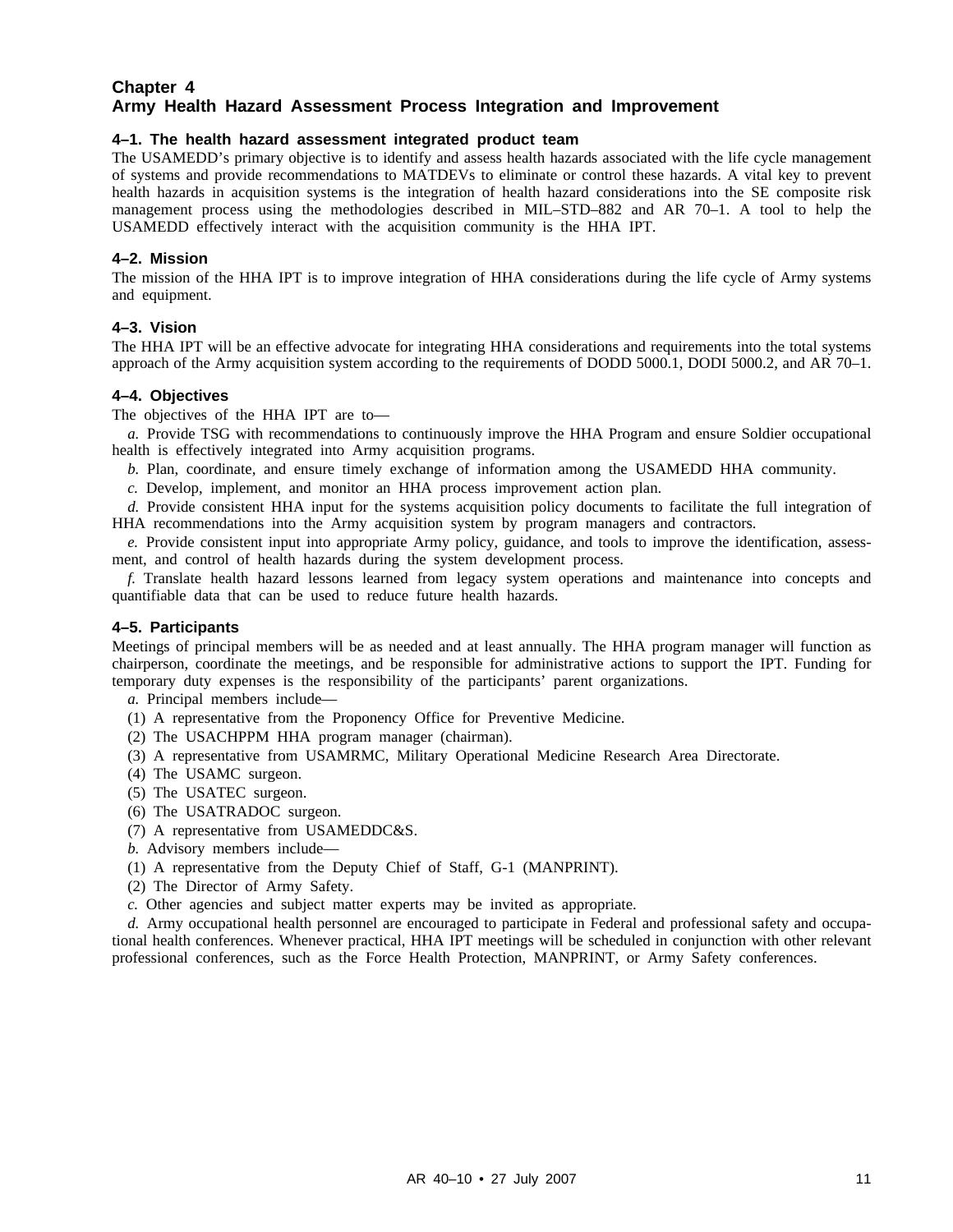#### **Appendix A References**

#### **Section I**

#### **Required Publications**

Except as noted below, ARs and Department of the Army pamphlets (DA PAMs) are available online from the U.S. Army Publishing Directorate Web site: http://www.apd.army.mil/. DOD directives and instructions are available online from the Washington Headquarters Services (WHS) Web site: http://www.dtic.mil/whs/directives. CFRs are available online from National Archives and Records Administration (NARA) at http://www.gpoaccess.gov/cfr/index.html. Military standards and handbooks are available online from the DOD single stock point Web site: http://assist.daps.dla.mil/ quicksearch/. USACHPPM technical bulletins, medical (TB MEDs) and USACHPPM technical guides are available online from the USACHPPM Web site: http://chppm-www.apgea.army.mil.

#### **AR 40–5**

Preventive Medicine. (Cited in paras 1–1a, 2–7, C–2c, C–3b, C–4b, C–6d, C–8b, C–9b.)

#### **AR 70–1**

Army Acquisition Policy. (Cited in paras 1–1a, 1–6a, 1–6e, 2–7, 4–1, 4–3, and D–4i.)

#### **AR 73–1**

Test and Evaluation Policy. (Cited in para 1–1a.)

#### **AR 385–16**

System Safety Engineering and Management. (Cited in paras 1–1a, 1–6d, 1–6f, and 3–8d.)

#### **AR 602–2**

Manpower and Personnel Integration (MANPRINT) in the System Acquisition Process. (Cited in paras 1–1a, 1–6d,  $2-8d(5)$ , and  $3-8e$ .)

#### **DODD 5000.1**

The Defense Acquisition System. (Cited in paras 1–1a, and 4–3.)

#### **DODD 6490.2**

Comprehensive Health Surveillance. (Cited in para 3–7b.)

#### **DODI 5000.2**

Operation of the Defense Acquisition System. (Cited in paras 1–1a, 3–1b, 4–3, B–1a, and glossary.)

#### **DODI 6055.1**

DOD Safety and Occupational Health (SOH) Program. (Cited in para 1–6a.)

#### **MIL–STD–882**

Standard Practice for System Safety. (Cited in paras 3–5c(2), 4–1, B–1a, B–2a, and glossary.)

#### **29 CFR Part 1910**

Occupational Safety and Health Standards. (Cited in paras 1–6l, C–3b, C–4b, and C–9b.) (Available at http:// www.gpoaccess.gov/cfr/index.html.)

#### **Section II**

#### **Related Publications**

A related publication is a source of additional information. The user does not have to read it to understand this publication. ARs and DA PAMs are available online from the U.S. Army Publishing Directorate Web site: http:// www.apd.army.mil/. DOD instructions are available online from the WHS Web site: http://www.dtic.mil/whs/directives. CFRs are available online from NARA at http://www.gpoaccess.gov/cfr/index.html. Military standards and handbooks are available online from the DOD single stock point Web site: http://assist.daps.dla.mil/quicksearch/. American National Standards Institute (ANSI) publications are available at http://webstore.ansi.org/ansidocstore/. USACHPPM TB MEDs and USACHPPM (formerly U.S. Army Environmental Hygiene Agency (USAEHA)) technical guides are available online from the USACHPPM Web site: http://chppm-www.apgea.army.mil.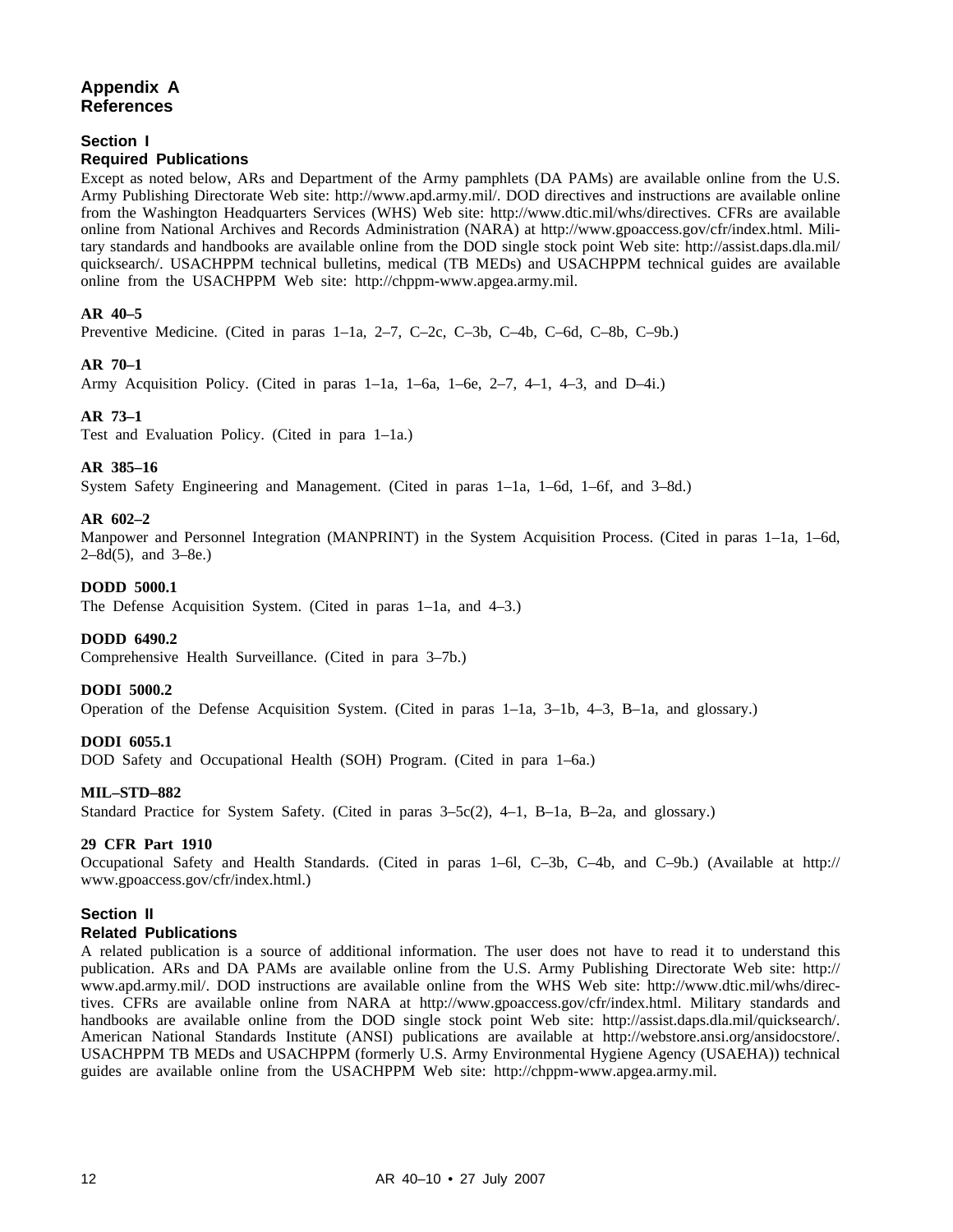#### **American Conference of Governmental Industrial Hygienists**

TLVs and BEIs: Threshold Limit Values for Chemical Substances and Physical Agents and Biological Exposure Indices; Cincinnati, Ohio. (BEI is a registered trademark of ACGIH, Cincinnati, Ohio.) (Available at http:// www.acgih.org/store/.)

#### **American National Standards Institute (ANSI)/Institute of Electrical and Electronics Engineers (IEEE) C95.1–1999 (Amended by ANSI/IEEE C95.1B–2004)**

IEEE Standard for Safety Levels with Respect to Human Exposure to Radio Frequency Electromagnetic Fields, 3 kHz to 300 GHz. (Available at http://standards.ieee.org/.)

#### **ANSI S3.18/International Organization for Standardization (ISO) 2631/ISO 2631–5**

Mechanical vibration and shock - Evaluation of human exposure to whole-body vibration/Part 5: Method for evaluation of vibration containing multiple shocks

**ANSI Z87.1** Occupational and Educational Personal Eye and Face Protection Devices

**ANSI Z136.1** Safe Use of Lasers

**ANSI Z136.6** Safe Use of Lasers Outdoors

**AR 11–2** Management Control

**AR 11–9** The Army Radiation Safety Program

**AR 385–10** The Army Safety Program

**AR 602–1** Human Factors Engineering Program

**DA PAM 40–501** Hearing Conservation Program

**DA PAM 40–503** Industrial Hygiene Program

**DA PAM 40–506** The Army Vision Conservation and Readiness Program

**DA PAM 385–16** System Safety Management Guide

**Department of Health and Human Services (DHHS) (National Institute for Occupational Safety and Health (NIOSH)) Publication 80–106**

Criteria for a Recommended Standard: Working in Confined Spaces. (Available at http://www.cdc.gov/niosh/ 80–106.html.)

**DHHS (NIOSH) Publication 87–113** A Guide to Safety in Confined Spaces. (Available at http://www.cdc.gov/niosh/pdfs/87–113.pdf.)

#### **DHHS (NIOSH) Publication 97–140**

NIOSH Pocket Guide to Chemical Hazards (NPG). (Available at http://www.cdc.gov/niosh/npg/npg.html.)

#### **DODI 6055.11**

Protection of DOD Personnel from Exposure to Radiofrequency Radiation and Military Exempt Lasers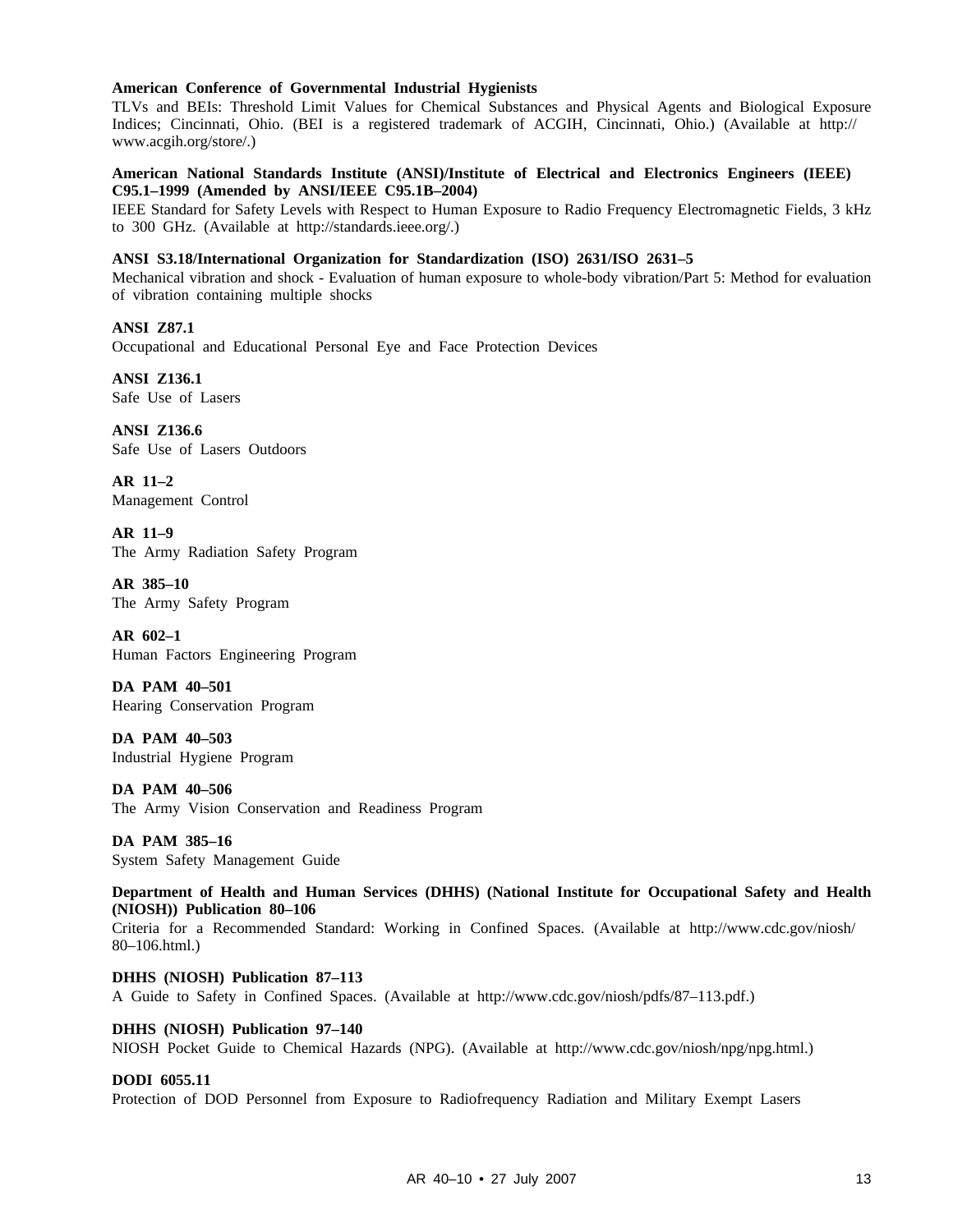#### **Emergency and Continuous Exposure Limits for Selected Airborne Contaminants**

National Research Council Committee on Toxicology. (Available at http://www.nap.edu/books/POD198/html/.)

#### **Federal Standard 313**

Material Safety Data, Transportation Data and Disposal Data for Hazardous Materials Furnished to Government Activities. (Available at http://global.ihs.com/.)

#### **FM 21–10/MCRP 4–11.1D**

Field Hygiene and Sanitation. (Available at http://www.train.army.mil/.)

#### **Military Handbook (MIL–HDBK)–759C**

Department of Defense Handbook: Human Engineering Design Guidelines

#### **MIL–STD–464A**

Department of Defense Interface Standard: Electromagnetic Environmental Effects Requirements for Systems

#### **MIL–STD–1425A**

Department of Defense Design Criteria Standard: Safety Design Requirements for Military Lasers and Associated Support Equipment

#### **MIL–STD–1472F**

Department of Defense Design Criteria Standard: Human Engineering

#### **MIL–STD–1474D**

Department of Defense Design Criteria Standard: Noise Limits

#### **Society of Automotive Engineers (SAE) J1503**

Performance Test for Air-Conditioned, Heated, and Ventilated Off-Road Self-Propelled Work Machines. (Available at http://www.sae.org/standardsdev/standardsemail.htm.)

#### **TB MED 288**

Medical Problems of Man at High Terrestrial Elevations

#### **TB MED 502/DLAM 1000.2**

Respiratory Protection Program

#### **TB MED 507/AFPAM 48–152(I)**

Heat Stress Control and Heat Casualty Management

#### **TB MED 508**

Prevention and Management of Cold-Weather Injuries

#### **TB MED 513**

Guidelines for the Evaluation and Control of Asbestos Exposure

#### **TB MED 521**

Management and Control of Diagnostic, Therapeutic, and Medical Research X–Ray Systems and Facilities

#### **TB MED 522**

Control of Health Hazards from Protective Material Used in Self-Luminous Devices

#### **TB MED 523**

Control of Hazards to Health from Microwave and Radio Frequency Radiation and Ultrasound

#### **TB MED 524**

Control of Hazards to Health from Laser Radiation

#### **TB MED 530**

Food Sanitation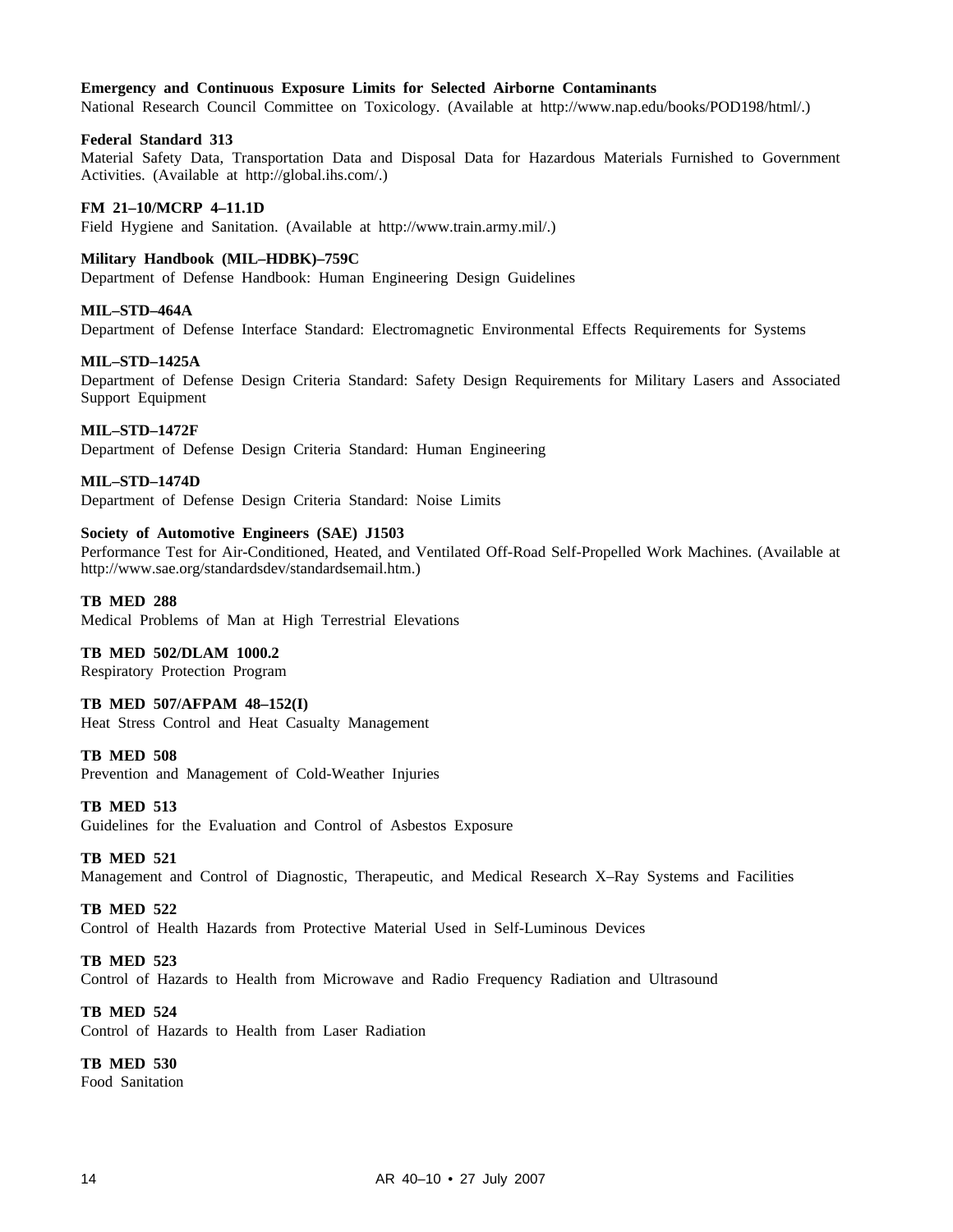**TB MED 576** Sanitary Control and Surveillance of Water Supplies at Fixed Installations

**TB MED 577** Sanitary Control and Surveillance of Field Water Supplies

**USACHPPM Pocket Guide** U.S. Army Health Hazard Assessment Program in Support of the Materiel Acquisition Decision Process (AR 40–10)

**USACHPPM Technical Guide 175** Readiness thru Hearing Conservation: A Guide for Unit Commanders and Supervisors

**USACHPPM Technical Guide 181** Noise Dosimetry and Risk Assessment

**USACHPPM Technical Guide 230** Chemical Exposure Guidelines for Deployed Military Personnel

**USACHPPM Technical Guide 250** Readiness Thru Hearing Conservation

**U.S. Army Environmental Hygiene Agency (USAEHA) Technical Guide 144** Guidelines for Controlling Health Hazards in Painting Operations

**U.S. Army Research Institute of Environmental Medicine (USARIEM) Technical Note (TN) 95–5** General Procedure for Clothing Evaluations Relative to Heat Stress. (Available at http://chppm-www.apgea.army.mil/ heat/#\_HIR.)

**10 CFR, Chapter 1** Nuclear Regulatory Commission

**21 CFR 1040** Performance Standards for Light-Emitting Products

**29 CFR 1910.95** Occupational noise exposure

**32 CFR 651** Environmental Analysis of Army Actions

**Section III Prescribed Forms** This section contains no entries.

**Section IV Referenced Forms**

Unless otherwise indicated, DA Forms are available on the U.S. Army Publishing Directorate Web site: http:// www.apd.army.mil/.

**DA Form 11–2–R** Management Control Evaluation Certification Statement. (Available through normal forms supply channels.)

**DA Form 2028** Recommended Changes to Publications and Blank Forms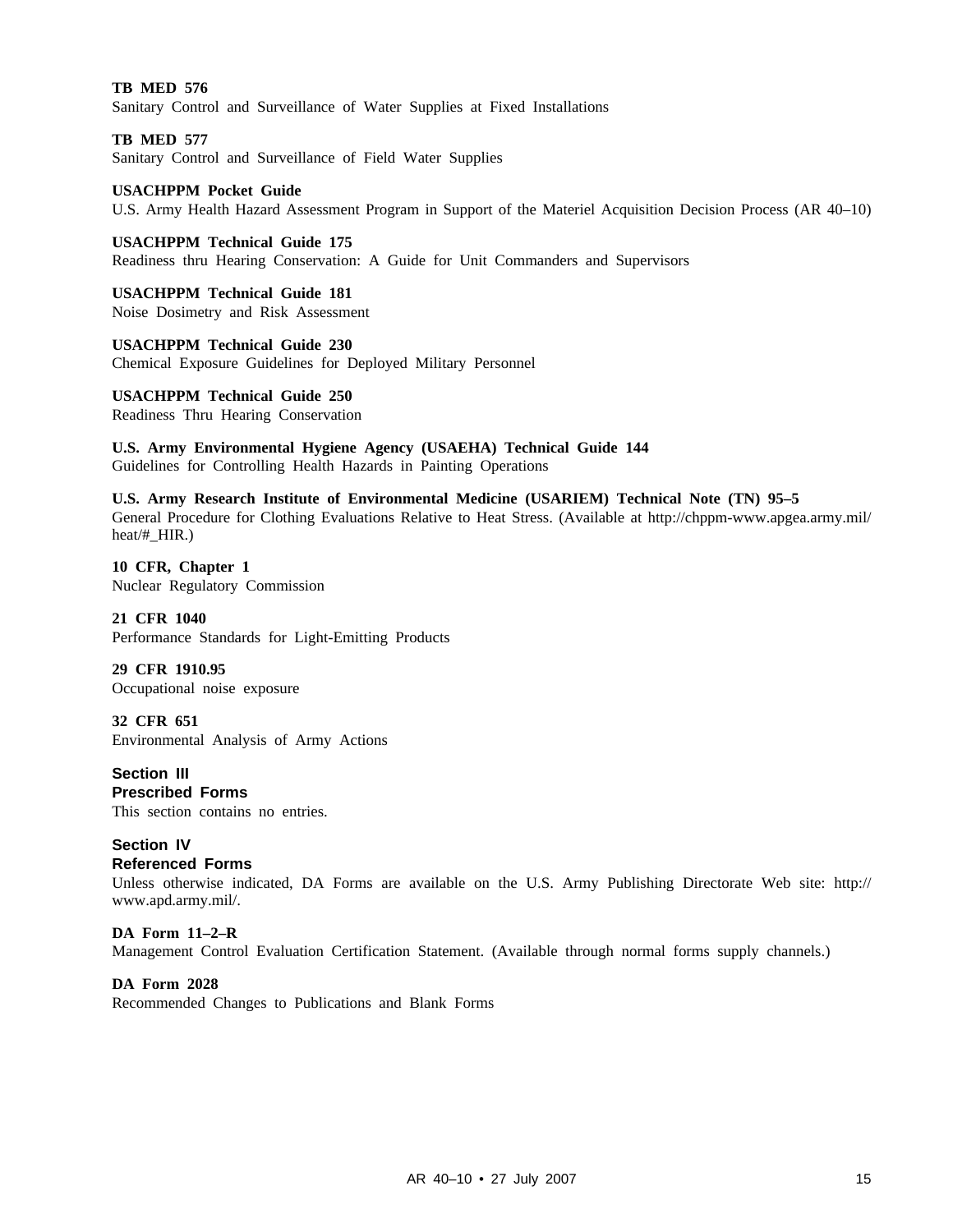#### **Appendix B Risk Assessment**

#### **B–1. Introduction**

*a.* As part of risk reduction, the PM prevents health risks where possible and manages health risks where they cannot be avoided. The acquisition strategy will incorporate a summary of the PESHE to include health risks, a strategy for integrating health considerations into the SE process, identification of health hazard reduction responsibilities, and a method for tracking progress in managing health hazards. DODI 5000.2 assigns management levels for acceptance of health risks identified by the program. The AAE is the acceptance authority for high risks, the program executive officer for serious risks, and the PM for medium and low risks as defined in MIL–STD–882.

*b.* The goal of the HHA effort is to support the acquisition PM's risk management program to eliminate or control health hazards. The HHA Program uses the composite risk assessment approach to identify health hazards, demonstrate compliance with relevant occupational health exposure guidelines, and assess the level of risk associated with each hazardous situation. The result of the risk assessment process provides an estimate of the incidence and severity of the adverse health effect likely to occur due to actual or predicted workplace hazard exposures. This risk characterization aids the risk management decision making and prioritization of decisions to reduce health risk to acceptable levels.

*c.* Health hazard is defined as the potential to cause illness or damage to health. It is important to distinguish between hazards inherent in the normal operation and maintenance tasks and those hazards related to equipment failures, mishaps, or human errors. The scope of the HHA process includes assessment of inherent hazards while the hazards related to failures or human errors fall in the scope of the system safety program.

#### **B–2. Health hazard risk management**

*a.* MIL–STD–882 provides a standard practice to aid PMs in the management of environment, safety and health risks encountered in the development, test, production, maintenance, use, and disposal of DOD systems. The standard practice includes risk assessment matrices used to characterize assessed health hazards in terms that decision makers can prioritize and use in their overall risk management strategy. The standard practice provides examples of risk assessment matrices that may be tailored to meet needs of specific system requirements. This appendix includes a generic risk assessment matrix that will be used in HHAs unless a tailored system-specific matrix is provided.

*b.* HHAs are based on scientific, unbiased, objective, and conservative criteria to the maximum extent feasible and communicate the assessor's findings to other members of the Army acquisition community. This is accomplished by applying qualitative and quantitative measures to determine the level of health risk associated with a specific health hazard. The RAC process defines the probability and severity of a health hazard to Soldiers that could result from specific exposure scenarios. Risk is defined as the probability of an adverse health effect combined with the severity of the health effect. Risk estimates are semiquantitative since risks are ranked on a risk assessment matrix.

#### **B–3. Hazard severity**

This factor is used to describe the most reasonable credible health consequence to Soldiers associated with the normal use of the materiel system. The health consequence is directly related to the magnitude of the specific physical, chemical, or biological stressor. The medical assessor uses the results of the HHA to assign a hazard severity (HS) category to each identified hazard based on the following categories.

*a.* Category I, Catastrophic: Hazard may cause death or total loss of a bodily system.

*b.* Category II, Critical: Hazard may cause severe bodily injury, severe occupational illness, or major damage to a bodily system.

*c.* Category III, Marginal: Hazard may cause minor bodily injury, minor occupational illness, or minor damage to a bodily system.

*d.* Category IV, Negligible: Hazard would cause less than minor bodily injury, minor occupational illness, or minor bodily system damage.

#### **B–4. Hazard probability**

Hazard probability (HP) refers to the likelihood that an adverse health effect will occur. This probability is based on an assessment of such factors as location, exposure in terms of cycles or hours of operation, and affected population. Qualitative HP levels are assigned by a capital letter as explained in table B–1.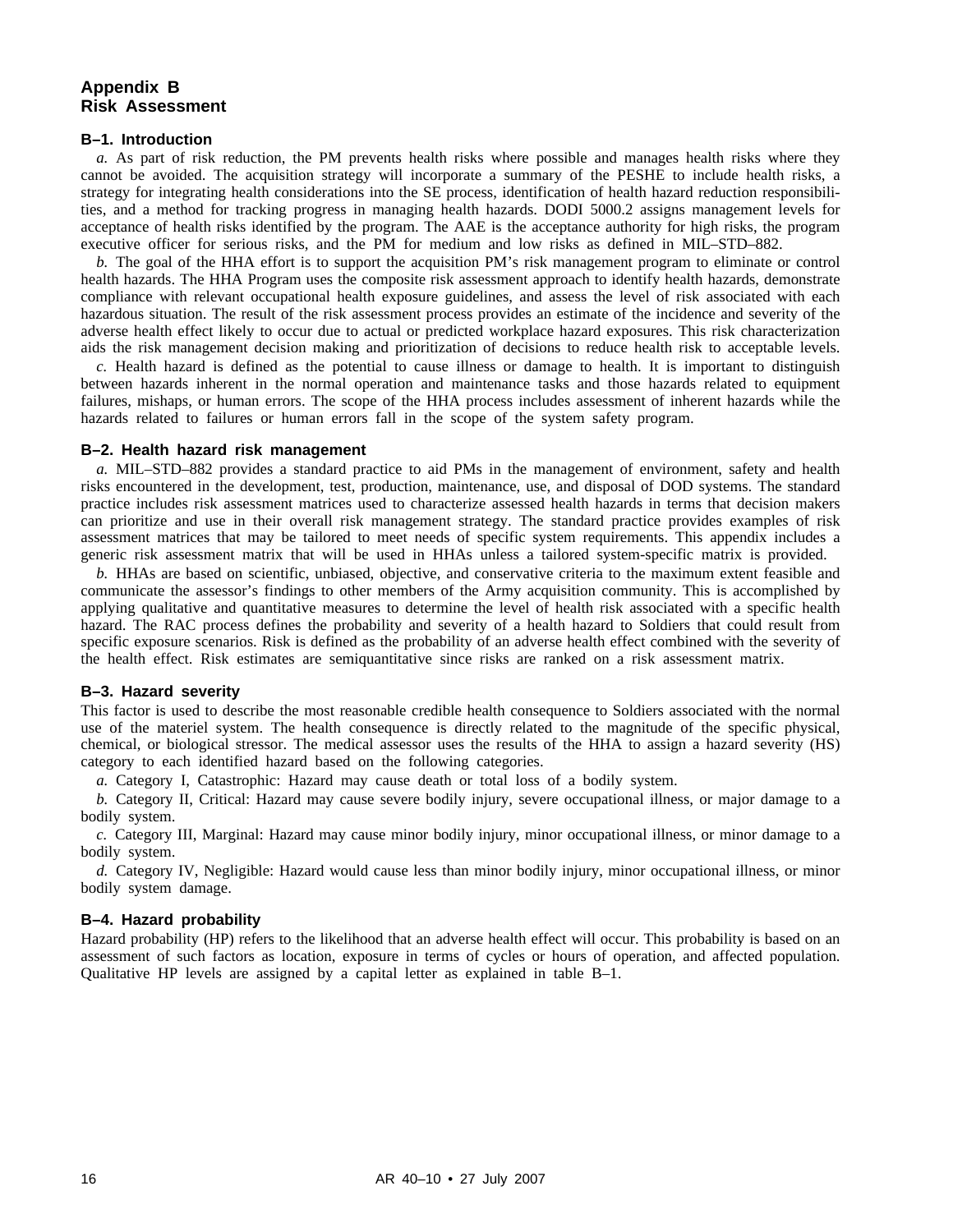| Table B-1<br><b>Hazard probability</b> |       |                                                                    |                                                     |  |  |  |  |
|----------------------------------------|-------|--------------------------------------------------------------------|-----------------------------------------------------|--|--|--|--|
| Descriptive word                       | Level | Specific individual item                                           | Fleet or inventory                                  |  |  |  |  |
| Frequent                               | A     | Likely to occur often                                              | Continuously experience                             |  |  |  |  |
| Probable                               | в     | Will occur several times in the life of an item                    | Will occur frequently                               |  |  |  |  |
| Occasional                             | С     | Likely to occur sometime in the life of an item                    | Will occur several times                            |  |  |  |  |
| Remote                                 | D     | Unlikely but possible to occur in the life of an item              | Unlikely but can reasonably be expected to<br>occur |  |  |  |  |
| Improbable                             | Е     | So unlikely it can be assumed occurrence may not<br>be experienced | Unlikely to occur, but possible                     |  |  |  |  |

#### **B–5. Risk assessment matrix**

*a.* The IMA applies professional judgment to analyze the credible worst-case exposure scenario and characterizes the identified health risk by selecting an HS category and an HP level. Once the HS and HP are selected, the assessor uses the RAC matrix in table B–2 to assign a RAC to the health hazard.

*b.* Table B–2 provides a generic risk assessment matrix and risk categories. The risk category is determined by combining the HS category and HP level and selecting the category at the intersection in the matrix.

| Table B-2<br><b>Risk assessment codes</b> |                           |  |  |  |  |  |
|-------------------------------------------|---------------------------|--|--|--|--|--|
| Hazard severity categories                | Hazard probability levels |  |  |  |  |  |
|                                           |                           |  |  |  |  |  |
|                                           |                           |  |  |  |  |  |
| Ш                                         |                           |  |  |  |  |  |
| Ш                                         |                           |  |  |  |  |  |
| IV                                        |                           |  |  |  |  |  |

*c.* Next the IMA develops recommendations to control or eliminate the identified health hazard. Recommendations should match the acquisition phase of the specific system. Early in the development process, the recommendations should stress design changes to eliminate the hazard; later in the system life cycle, lower order of precedence control strategies may be more appropriate. The final step in the risk assessment process is to assign a residual risk level. The residual risk level tells the developer and the user what the expected health risk to the users will be after control measures are implemented.

*d.* The IMA will develop recommendations to eliminate or control health hazards using the design order of precedence as described in table B–3. As a general rule, the amount of risk reduction decreases as recommended control measures move down the order of precedence. The first choice is to design hazards out of the system and then sequentially move down the order of precedence for hazard mitigation. The IMA must use caution when recommending specific design changes because many of these systems are complex and providing detailed design recommendations can lead to unforeseen consequences. The nature of design recommendations should be performance-based rather than specific engineering solutions. The program's SE staff will integrate HHA recommendations into the design process.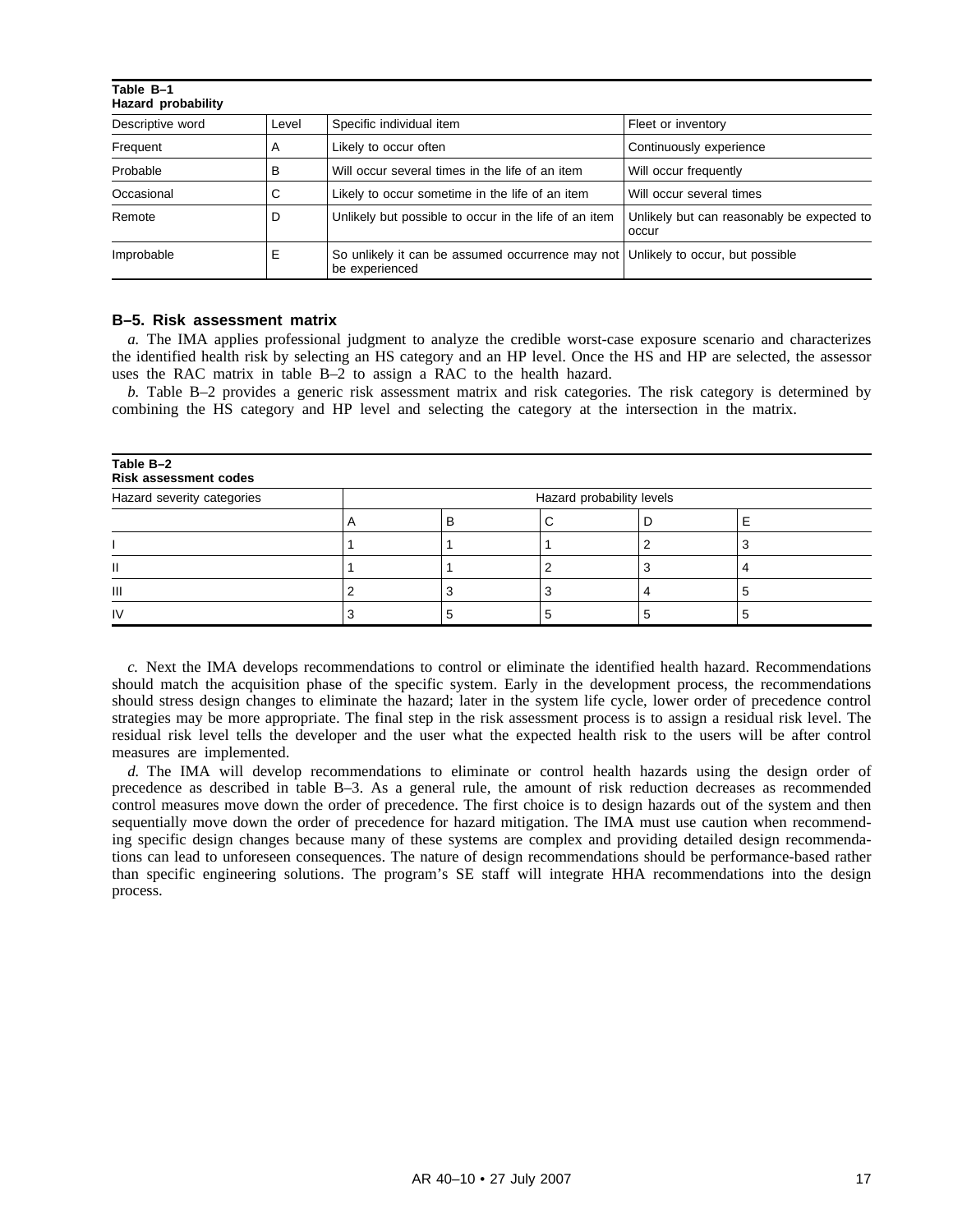| Table B-3<br>Order of precedence for mitigating health hazards |                                            |                                                                                                                                                                                                                                                                                                                                                                         |  |  |  |
|----------------------------------------------------------------|--------------------------------------------|-------------------------------------------------------------------------------------------------------------------------------------------------------------------------------------------------------------------------------------------------------------------------------------------------------------------------------------------------------------------------|--|--|--|
| Order                                                          | Hazard reduction precedence                | Examples                                                                                                                                                                                                                                                                                                                                                                |  |  |  |
| 1                                                              | Design to prevent or eliminate the hazard. | The first choice is to design and build systems that have no hazards. A<br>maintenance procedure required welding in a confined space which created<br>hazards for the operator. If the procedure could be accomplished using bolts<br>instead of welding, then the welding hazard would be eliminated.                                                                 |  |  |  |
| 2                                                              | Design to reduce the hazard.               | Often it is not possible to completely eliminate the hazard, so the next option<br>is to design into the system a way to reduce the risk. This could include en-<br>gineering controls like ventilation systems to control weapon combustion<br>products in crew-occupied spaces. Filters can be added to lasers that re-<br>duce the hazard during training exercises. |  |  |  |
| 3                                                              | Incorporate safety devices.                | If the hazard cannot be eliminated or adequately reduced with design<br>changes, then further risk reduction efforts are required by using safety de-<br>vices. These include fixed, automatic, or other safety features like dual ac-<br>tion switches required to activate laser beams.                                                                               |  |  |  |
| 4                                                              | Provide warning devices.                   | The next step to further reduce the risk includes adding warning devices, la-<br>bels, and alarms that alert personnel of potential hazards. Emission indica-<br>tors on laser systems warn operators that the system is energized.                                                                                                                                     |  |  |  |
| 5                                                              | Develop procedures and training.           | The last resort for reducing risk is developing work practices and training<br>programs. The use of personal protective equipment falls in this category.<br>Procedures and training are the least desirable options because the risk re-<br>duction is dependent on people following good safety practice on a daily ba-<br>sis.                                       |  |  |  |

### **Appendix C**

## **Health Hazard Categories Addressed by the Health Hazard Assessment Program**

#### **C–1. Introduction**

The references listed in this appendix are not all-inclusive. Systems will be evaluated using additional OSHA, DOD, consensus, or special Department of the Army (DA) occupational safety and health standards developed for militaryunique equipment, systems, and operations. Appendix A contains additional references related to the HHA Program.

#### **C–2. Acoustic energy (steady-state noise, impulse noise, and blast overpressure)**

*a.* Acoustic energy is the potential energy that exists in a pressure wave that is transmitted through the air which may interact with the body to cause hearing loss or damage to internal organs.

*b.* This may include—

(1) Continuous noise from engines and helicopter rotors.

(2) Impulse noise from shoulder-fired weapons.

(3) Blast overpressure created from the firing of mortars, towed artillery, and heavy weapons on crew-served vehicles.

*c.* References: AR 40–5, MIL–STD–1474D, and DA Pam 40–501.

#### **C–3. Biological substances (pathogenic microorganisms and sanitation)**

*a.* This category includes exposures to microorganisms, their toxins, and enzymes, and addresses sanitation concerns, such as human waste disposal, food handling, and personal hygiene.

*b.* References: AR 40–5, FM 21–10/MCRP 4–11.1D, TB MED 530, TB MED 577, and 29 CFR 1910.

#### **C–4. Chemical substances (weapon or engine combustion products and other toxic materials)**

*a.* This category includes hazards arising from excessive airborne concentrations of mists, gases, vapors, fumes, or particulate matter. Exposure via inhalation, ingestion, skin contact, or eye contact may cause toxic effects. Hazards may also be caused by exposure to toxic liquids and solids by ingestion, skin contact, or eye contact.

*b.* References: AR 40–5, MIL–STD–1472F, MIL–HDBK–759C, TB MED 502/DLAM 1000.2, DA PAM 40–503, TB MED 513, USAEHA Technical Guide 144, 29 CFR 1910, TLVs and BEIs: Threshold Limit Values for Chemical Substances and Physical Agents and Biological Exposure Indices, and Federal Standard 313.

#### **C–5. Oxygen deficiency (crew/confined spaces and high altitude)**

*a.* Under certain conditions, atmospheric oxygen concentrations may be decreased below that which is commonly found in air (21 percent by volume). Large reductions in oxygen concentrations can cause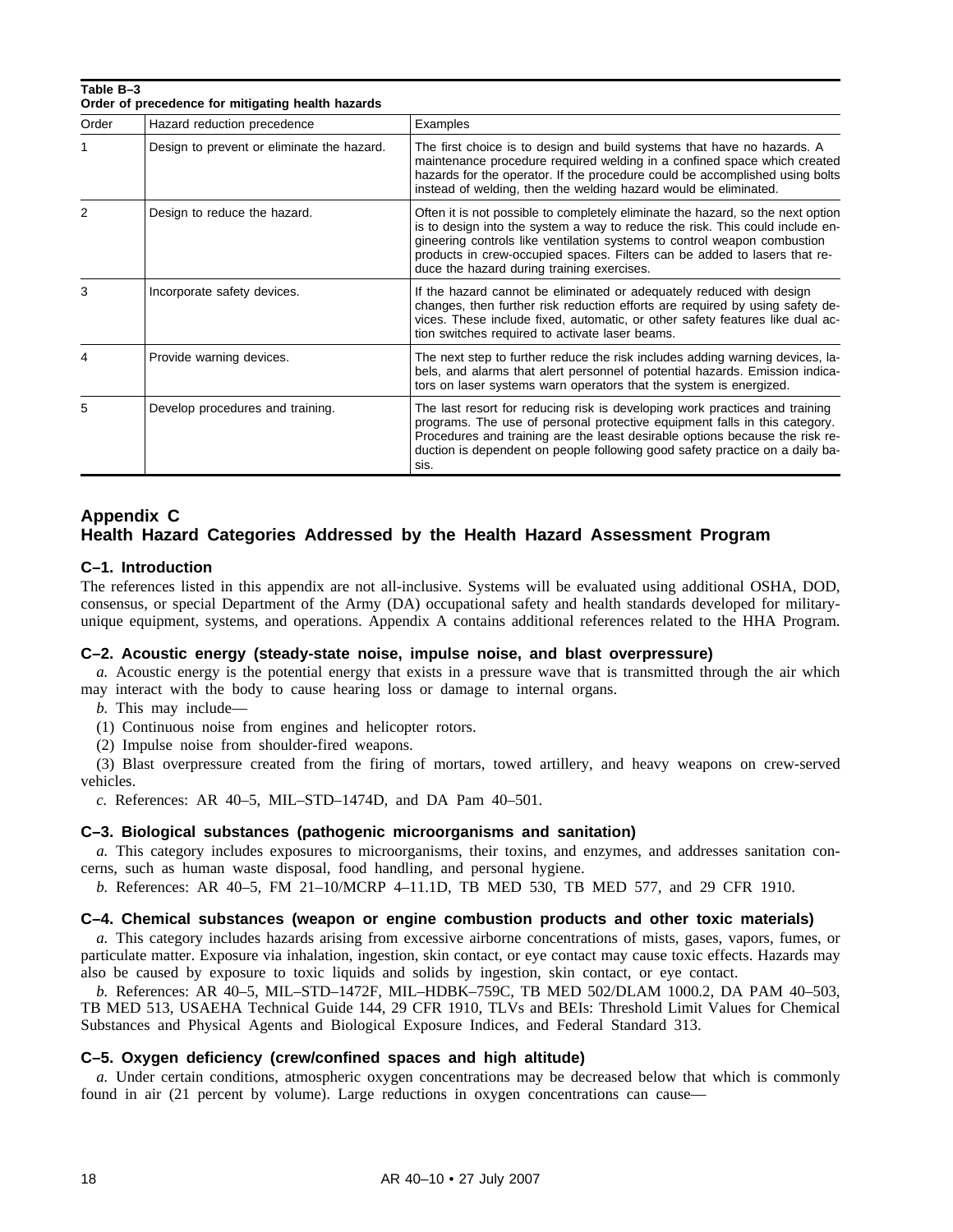(1) Shortness of breath.

(2) Impaired coordination and judgment with progression to unconsciousness and death.

*b.* This hazard may occur when atmospheric oxygen is displaced from an enclosed space or when a system is operated at high altitudes. High altitudes may cause a condition called hypoxia (decrease in oxygen supplied or used by body tissues) which can result in visual, mental, and motor impairment.

*c.* References: TB MED 288, OSHA regulations (http://www.osha.gov/), and NIOSH Publications 80–106 and 87–113.

#### **C–6. Radiation energy (ionizing and nonionizing radiation, including lasers)**

*a.* Ionizing radiation is any form of radiation sufficiently energetic to cause ionization when interacting with living or inanimate matter. This includes—

(1) Alpha and beta particles.

- (2) Gamma rays.
- (3) X-rays.

(4) Neutrons.

*b.* Nonionizing radiation refers to emissions from the electromagnetic spectrum that have insufficient energy to ionize molecules. This includes—

- (1) Ultraviolet radiation.
- (2) Visible radiation.
- (3) Infrared radiation.

(4) Radio frequency radiation (including microwave radiation). Sources include radar, radio, satellite communications, electronic countermeasures, mine detectors, threat simulators, and various low-power transmitters.

*c.* Directed energy refers to electromagnetic radiation that is highly focused. Sources include—

- (1) High-power microwave. Sources include masers and active denial technology.
- (2) Laser.
- (3) X-ray laser.

*d.* References: ANSI Z136.1; ANSI Z136.6; AR 11-9; AR 40-5; DODI 6055.11; MIL-STD-464A; MIL–STD–1425A; TB MED 521; TB MED 522; TB MED 523; TB MED 524; 10 CFR, Chapter 1; and 21 CFR 1040.

#### **C–7. Shock (acceleration/deceleration)**

Shock is the delivery of a mechanical impulse or impact to an individual transmitted from the acceleration or deceleration of a medium with which he or she has contact. Examples include the opening force of a parachute harness and the force delivered to the body as the result of weapon recoil.

#### **C–8. Temperature extremes and humidity (heat and cold injury)**

*a.* This hazard category includes the human health effects associated with high or low temperatures (possibly in conjunction with high humidity) which may be exacerbated by the use of a materiel system. Heat stress can result in heat disorders, such as heatstroke and hypothermia. Cold-induced disorders include frostbite and hypothermia.

*b.* References: AR 40–5, MIL–STD–1472F, TB MED 288, TB MED 507/AFPAM 48–152(I), TB MED 508, and USARIEM TN 95–5.

#### **C–9. Trauma (blunt, sharp, or musculoskeletal)**

*a.* Physical trauma may occur from the impact of a sharp or blunt object to the eyes or body surface. Trauma to the musculoskeletal system may occur during the lifting of heavy objects, such as projectiles or ammunition boxes. *b.* References: ANSI Z87.1, AR 40–5, DA PAM 40–506, and 29 CFR 1910.

#### **C–10. Vibration (whole-body and hand-arm, multiple shock)**

*a.* This hazard category is used to address health effects arising from contact of a mechanically oscillating surface with the human body. Sources of whole-body and hand-arm vibration include riding in or driving vehicles and aircraft and operating certain hand-operated tools. Multiple shock, or "jolt," is a unique category of whole-body vibration that vehicle occupants can experience while riding in a vehicle over rough terrain.

*b.* References: ANSI S3.18/ISO 2631/ISO 2631–5, MIL–STD–1472F (not directly applicable for health), and TLVs and BEIs: Threshold Limit Values for Chemical Substances and Physical Agents and Biological Exposure Indices.

#### **C–11. Ultrasound (exclusive of auditory effects)**

*a.* This hazard category is used to address health effects arising from contact with materials conducting ultrasonic vibrations. Ultrasound sources are found in industrial settings (cleaning or agitating), as well as in medical applications (therapy and diagnosis).

*b.* References: TB MED 523, TLVs and BEIs: Threshold Limit Values for Chemical Substances and Physical Agents and Biological Exposure Indices, and 29 CFR 1910.95.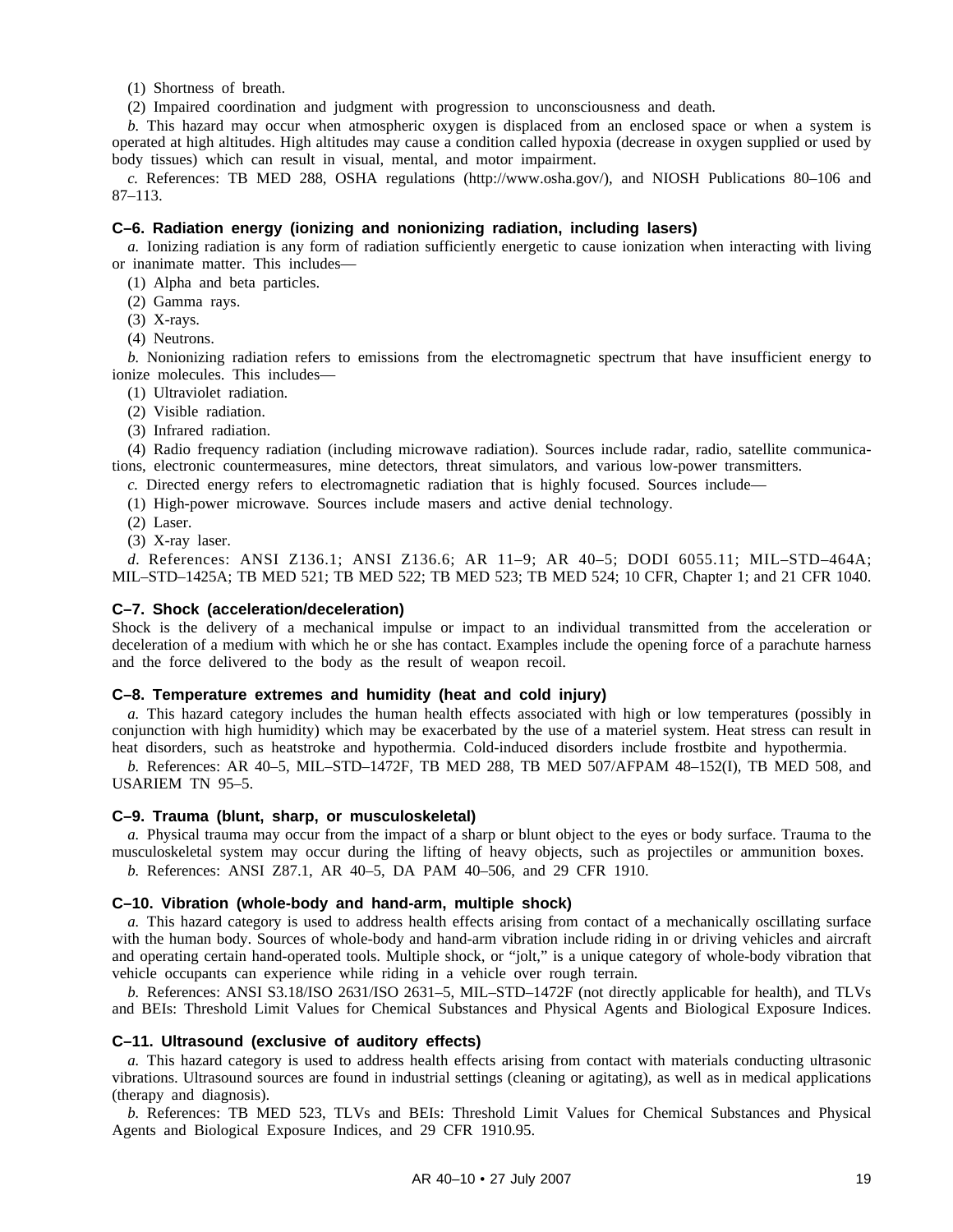#### **Appendix D Management Control Evaluation Checklist**

#### **D–1. Function**

The function covered by this checklist is the Army Health Hazard Assessment Program.

#### **D–2. Purpose**

The purpose of this checklist is to assist acquisition program managers and their staffs in evaluating the key management controls outlined below. It is not intended to cover all controls.

#### **D–3. Instruction**

Answers must be based on the actual testing of key management controls (for example, document analysis, direct observation, sampling, simulation, other). Answers that indicate deficiencies *must* be explained and corrective action indicated in supporting documentation. These key management controls must be formally evaluated prior to each milestone decision review. Certification that this evaluation has been conducted must be accomplished on DA Form 11–2–R (Management Control Evaluation Certification Statement).

#### **D–4. Test questions**

*a.* Has a program system safety and occupational health manager been designated to exercise supervision over the acquisition program?

*b.* Do program system safety and health managers meet the qualifications and standards for their positions?

*c.* Has the program manager requested and received an HHAR from USACHPPM?

*d.* Has the program manager requested, obtained, and designated sufficient funds and other resources to carry out all responsibilities designated in this regulation?

*e.* Are procedures in place and functional to determine if Army materiel systems meet or exceed health standards established in pertinent Government, Federal, state, and DOD and Army regulations?

*f.* Are identified health hazards assessed, controlled and documented within the system safety or MANPRINT program hazard tracking lists?

*g.* Are recommended HHA actions to eliminate or control health risks incorporated into the program system safety management plan, PESHE, directives, standing operating procedures, special orders, training plans, development and operational test plans, and user technical and field manuals?

*h.* Is the appropriate IPT empowered and provided specific guidance so that the IPT can properly track and manage health hazard risks?

*i.* Is there a program decision matrix for the acceptance of residual health hazard risks at the appropriate decision authority according to AR 70–1?

#### **D–5. Supersession**

This checklist is the initial management control checklist for the Health Hazard Assessment Program in Support of the Army Acquisition Process.

#### **D–6. Comments**

Help make this a better test for evaluating management controls. Submit comments to the Office of The Surgeon General: Chief of Staff (DACS–SG), 200 Army Pentagon, Washington, DC 20310–0200.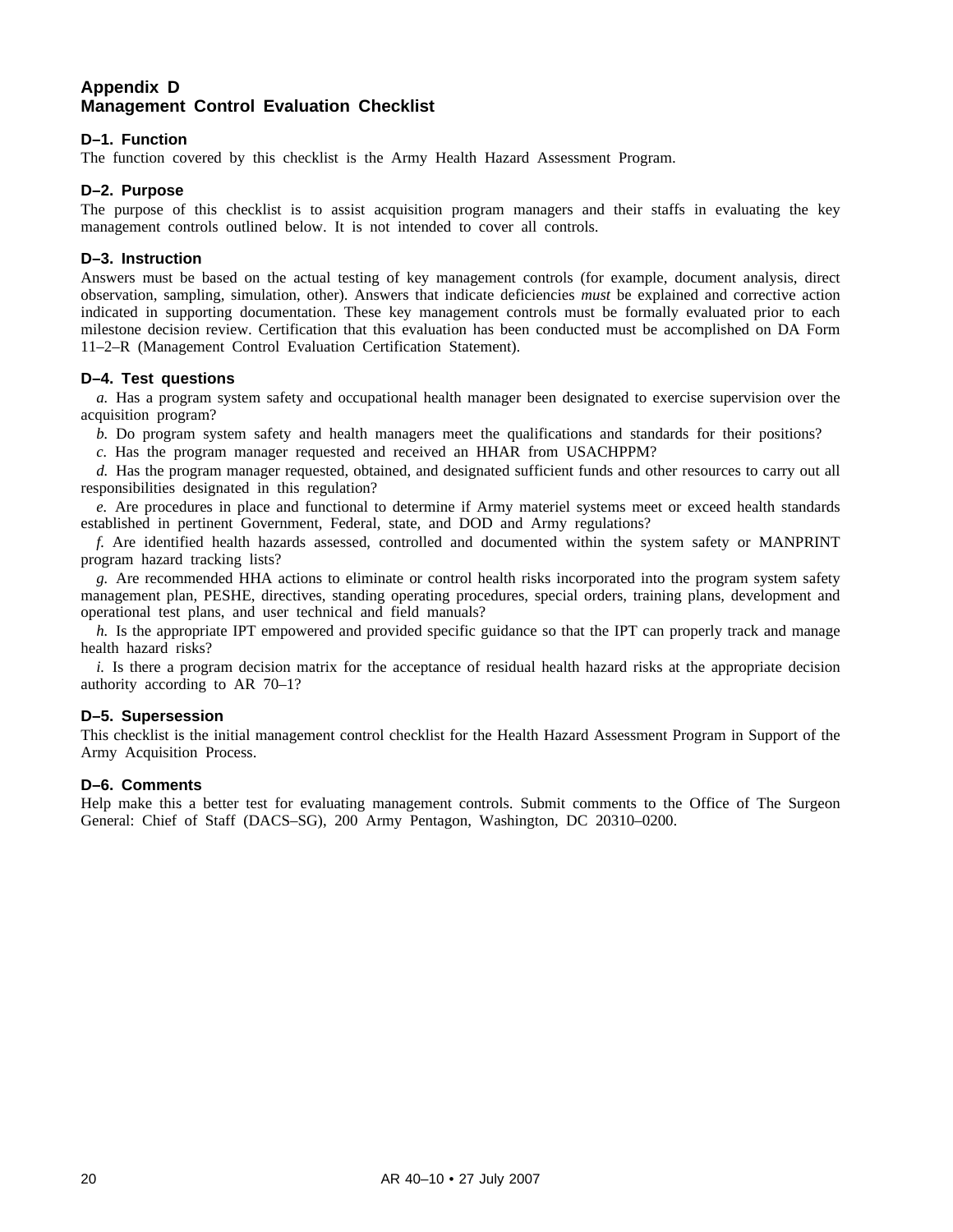#### **Glossary**

**Section I Abbreviations**

**AAE** Army Acquisition Executive

**ACGIH** American Conference of Governmental Industrial Hygienists

**ANSI** American National Standards Institute

**AOA** analysis of alternatives

**AR** Army regulation

**ASA (ALT)** Assistant Secretary of the Army, Acquisition, Logistics, and Technology

**ASA (I&E)** Assistant Secretary of the Army, Installations and Environment

**ASARC** Army Systems Acquisition Review Council

**BEI** biological exposure indices

**CBTDEV** combat developer

**CDD** capability development document

**CFR** Code of Federal Regulations

**CG** commanding general

**DA** Department of the Army

**DA PAM** Department of the Army Pamphlet

**DHHS** Department of Health and Human Services

**DOD** Department of Defense

**DODD** Department of Defense Directive

**DODI** Department of Defense Instruction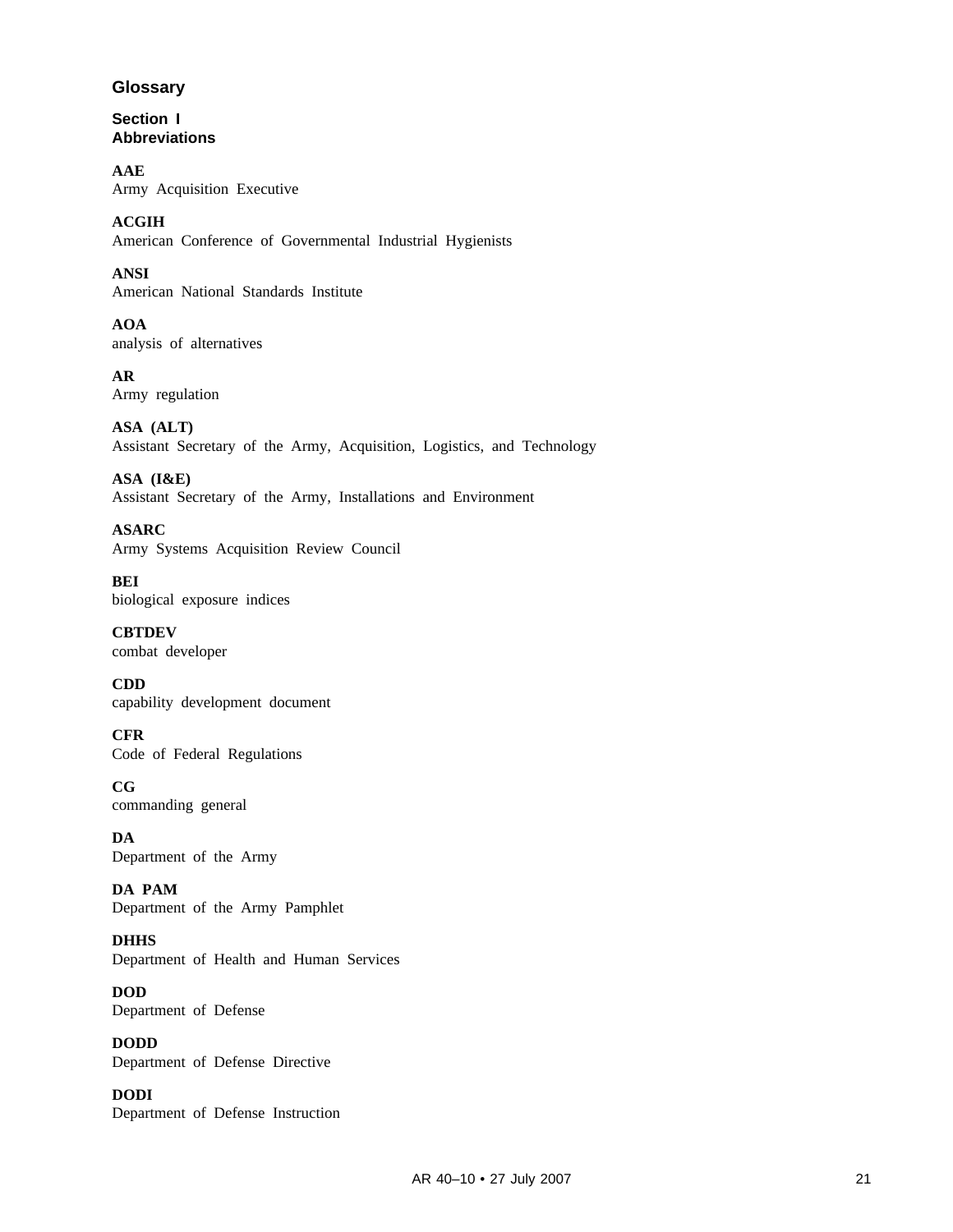#### **ESOH**

environment, safety, and occupational health

**FM** field manual

**FOC** full operational capability

**FRP** full-rate production

**HFE** human factors engineering

**HHA** health hazard assessment

**HHAR** health hazard assessment report

**HP** hazard probability

**HQDA** Headquarters, Department of the Army

**HS** hazard severity

**ICD** initial capabilities document

**ICDT** integrated capabilities development team

**IEEE** Institute of Electrical and Electronics Engineers

**IHHAR** initial health hazard assessment report

**IMA** independent medical assessor

**IOC** initial operational capability

**IOT&E** initial operational test and evaluation

**IPT** integrated product team

**ISO** International Organization for Standardization

**LRIP** low-rate initial production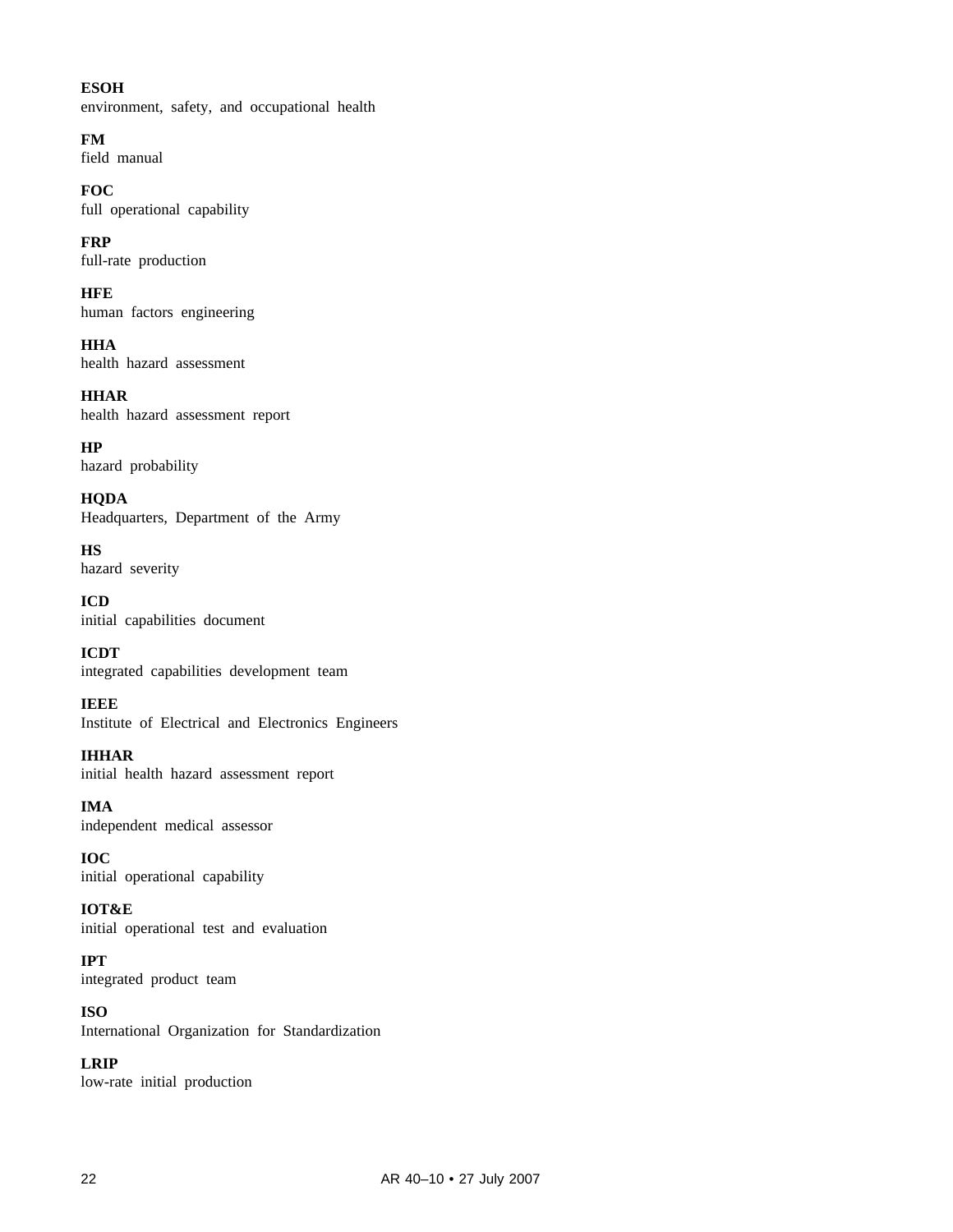**MANPRINT** manpower and personnel integration

**MATDEV** materiel developer

**MIL–HDBK** military handbook

**MIL–STD** military standard

**NARA** National Archives and Records Administration

**NIOSH** National Institute for Occupational Safety and Health

**OSHA** Occupational Safety and Health Administration

**PESHE** programmatic environment, safety, and occupational health evaluation

**PM** program manager/project manager/product manager

**RAC** risk assessment code

**RCS MED** requirement control symbol medical

**RDTE** research, development, test, and evaluation

**SAE** Society of Automotive Engineers

**SE** systems engineering

**SMMP** system MANPRINT management plan

**SOHA** Soldier occupational hazard assessment

**TB MED** technical bulletin, medical

**TEMP** test and evaluation master plan

**TLV** threshold limit value

**TSG** The Surgeon General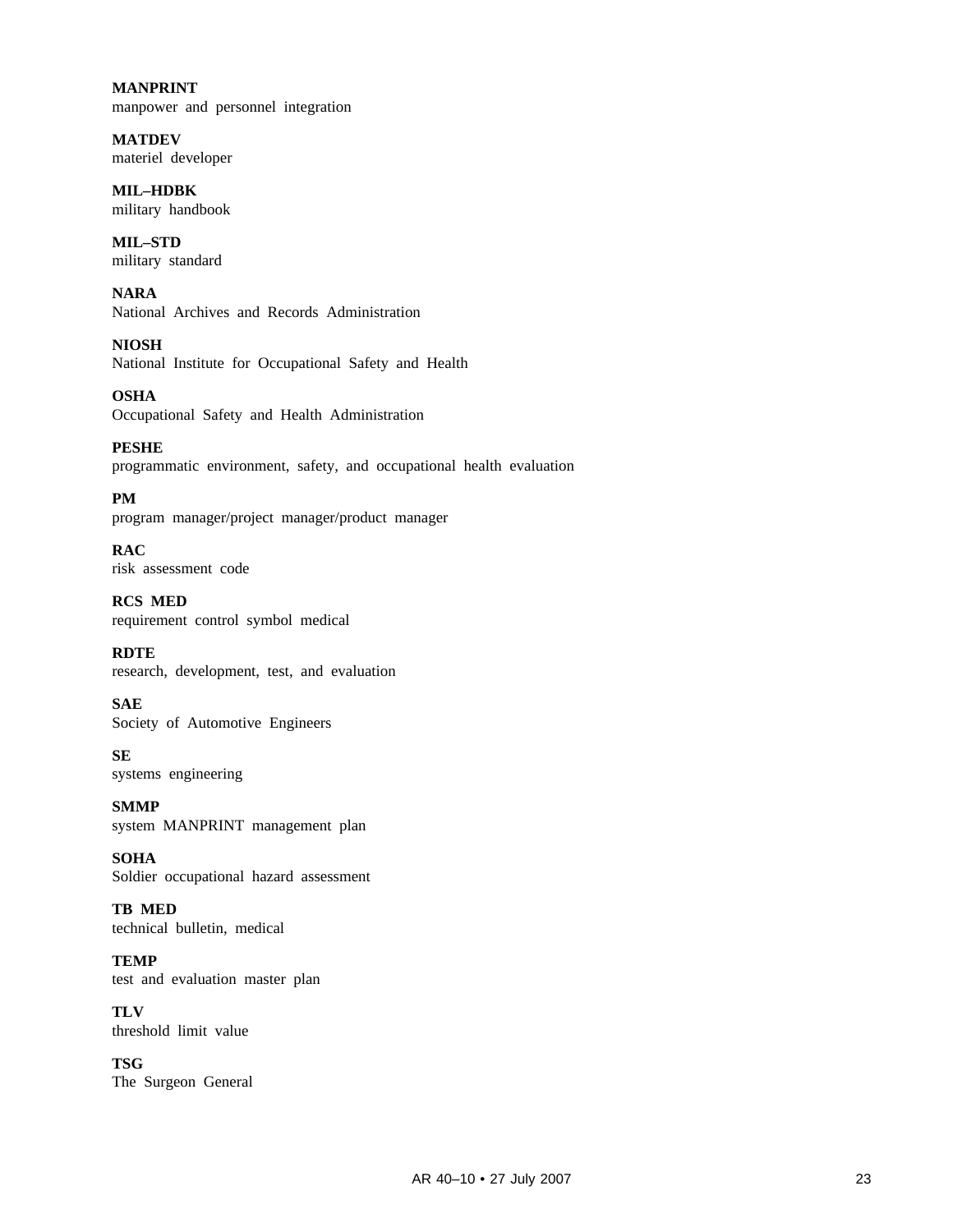#### **USACHPPM**

U.S. Army Center for Health Promotion and Preventive Medicine

#### **USAEHA**

U.S. Army Environmental Hygiene Agency

#### **USAMC**

U.S. Army Materiel Command

#### **USAMEDCOM**

U.S. Army Medical Command

#### **USAMEDD**

U.S. Army Medical Department

#### **USAMEDDC&S**

U.S. Army Medical Department Center and School

#### **USAMRMC**

U.S. Army Medical Research and Materiel Command

#### **USATEC**

U.S. Army Test and Evaluation Command

#### **USATRADOC**

U.S. Army Training and Doctrine Command

#### **Section II**

#### **Terms**

Terms used here are according to those in MIL–STD–882 unless Army requirements dictate otherwise.

#### **Accident**

Any unplanned event or series of events that result in death, injury, or illness to personnel, or damage to or loss of equipment or property. (Within the context of this regulation, accident is synonymous with mishap.)

#### **Acquisition strategy**

A strategy developed and documented by program managers to guide program execution from initiation through the initial production contract award into postproduction support.

#### **Army Acquisition Executive**

Principal advisor and staff assistant to the Secretary of the Army for acquisition of Army systems.

#### **Combat developer**

Command or agency that formulates doctrine, concepts, organization, training, materiel requirements, and objectives. Represents the user community over the life cycle of the system.

#### **Composite risk management**

The DOD risk reduction process designed to assist leaders in identifying and controlling environmental, safety and occupational health hazards and making informed decisions. Composite risk management is an iterative process that involves—

- *a.* Identifying the health hazards.
- *b.* Assessing the health hazards based on normal use of the system.
- *c.* Developing plans to eliminate or control health hazards.
- *d.* Making risk decisions to eliminate, control, or accept health risks.

*e.* Determining which risks are acceptable and unacceptable from the standpoint of balancing benefit against potential.

#### **Cost and operational effectiveness and analysis**

Comparison between costs to develop, produce, distribute, and maintain a materiel system and the ability of the system to meet the requirement for eliminating or reducing a force or mission deficiency.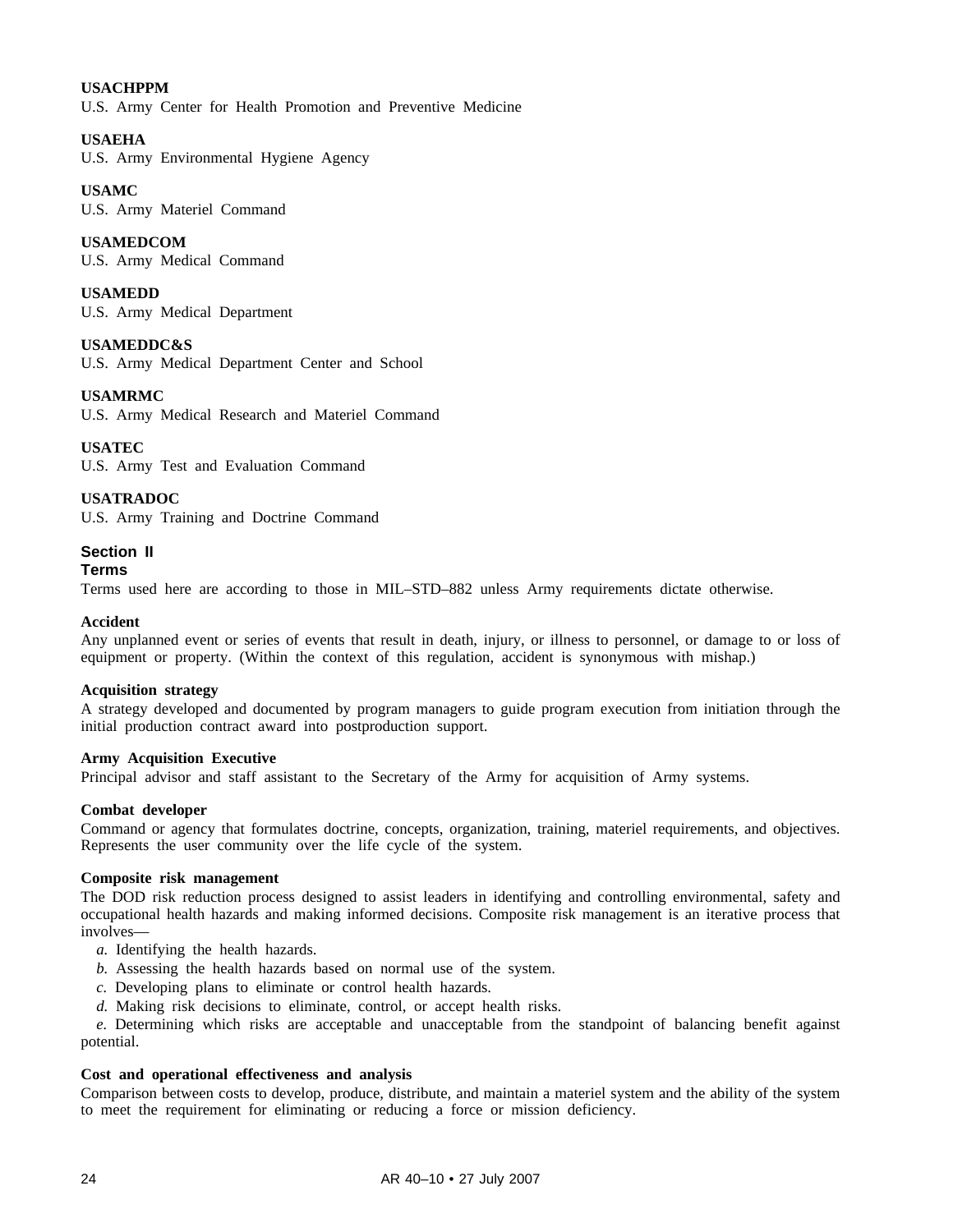#### **Engineering controls**

Physical changes to equipment and materials that reduce or prevent exposure to worksite health risk factors.

#### **Equipment**

See definition for System.

#### **Exposure**

An expression of personnel exposure to the hazardous condition that considers the number of exposed people and the frequency or duration of exposure.

#### **Hazard**

Any real or potential condition that can cause injury, illness or death.

#### **Hazard probability**

A quantitative or qualitative measure of the most reasonable likelihood of occurrence of an individual event/hazard that might create a mishap.

#### **Hazard severity**

An assessment of the expected consequence expressed by degree of occupational injury or illness that could occur from exposure to the hazardous condition.

#### **Health hazard**

An existing or likely condition, inherent to the operation or use of materiel, that can cause death, injury, acute or chronic illness, disability, and reduced job performance of personnel by exposure to—

- *a.* Acoustic energy.
- *b.* Biological substances.
- *c.* Chemical substances.
- *d.* Oxygen deficiency.
- *e.* Radiation energy.
- *f.* Shock.
- *g.* Temperature extremes and humidity.
- *h.* Trauma.
- *i.* Vibration.
- *j.* Ultrasound.

#### **Health hazard assessment**

The application of biomedical knowledge and principles to document and quantitatively determine the health hazards of Army systems. This assessment identifies, evaluates, and recommends controls to reduce risks to the health and effectiveness of personnel who test, use, or service Army systems. This assessment includes—

- *a.* The evaluation of hazard severity, hazard probability, risk assessment, consequences, and operational constraints.
- *b.* The identification of required precautions and protective devices.
- *c.* Training requirements.

#### **Human factors engineering**

A comprehensive technical effort to integrate into Army doctrine, materiel development, and materiel acquisition (to ensure operational effectiveness) all relevant information on—

- *a.* Human characteristics.
- *b.* Skill capabilities.
- *c.* Performance.
- *d.* Anthropometric data.
- *e.* Biomedical factors.
- *f.* Safety factors.
- *g.* Training.
- *h.* Manning implications.

#### **Independent evaluation**

The process used by the independent evaluators to independently determine if the system satisfies the approved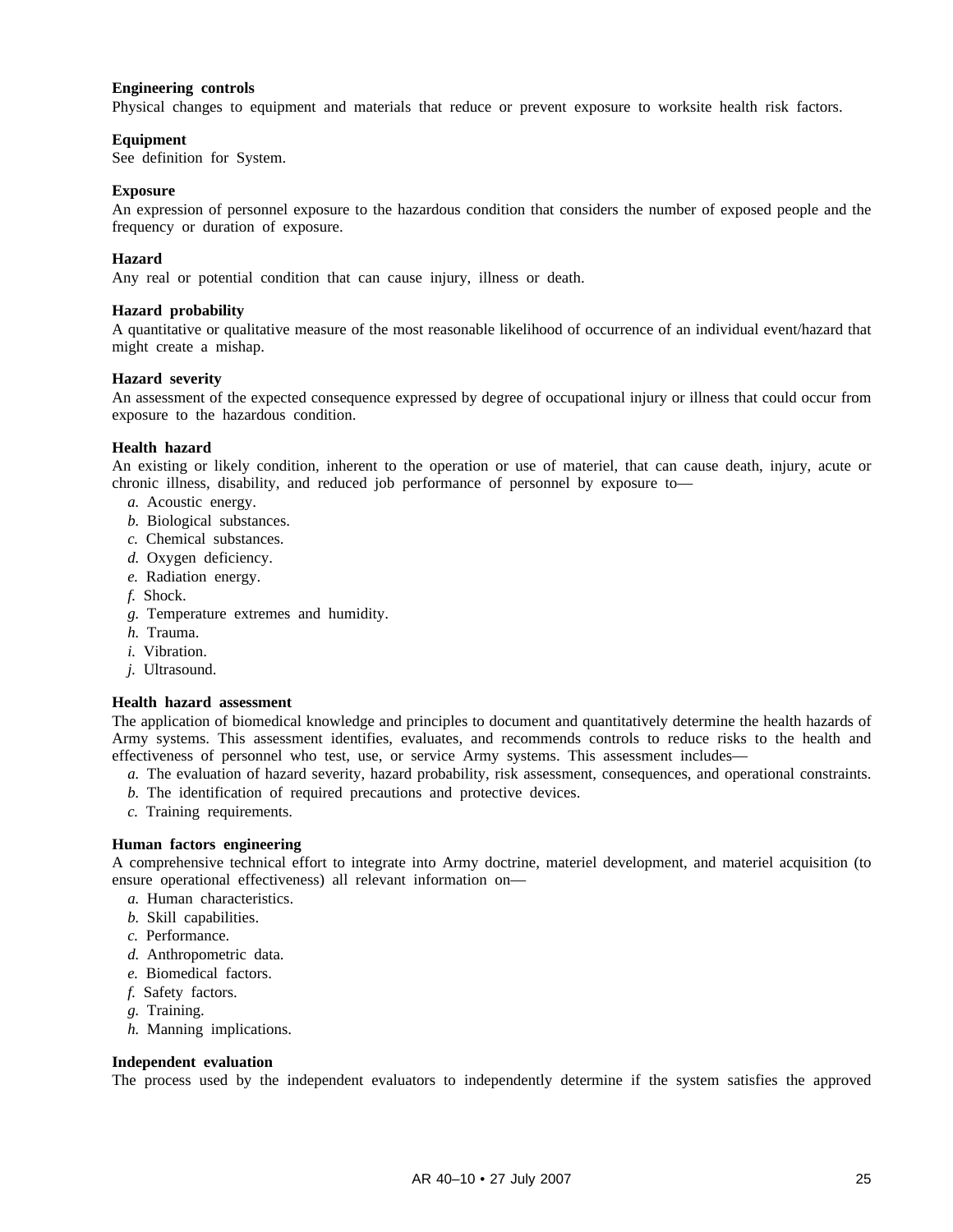requirements. It will render an assessment of data from all sources, simulation and modeling, and an engineering or operational analysis to evaluate the adequacy and capability of the system.

#### **Independent medical assessor**

Personnel independent of materiel developers and combat developers who are tasked by the USAMEDD to provide the appropriate HHA support of Army materiel systems.

#### **Life cycle**

The life of a system from conception to disposal.

#### **MANPRINT (manpower and personnel integration)**

A comprehensive management and technical program to enhance human performance and reliability in the operation, maintenance, and use of weapon systems and equipment. MANPRINT achieves this objective by integrating the full range of human factors engineering, manpower, personnel, training, system safety and health hazards considerations into the materiel development.

#### **Materiel acquisition decision process**

Those milestone reviews held to determine if a system is ready to progress to the next phase of the acquisition process.

#### **Materiel developer**

The research, development, and acquisition command, agency, or office assigned responsibility for the system under development or being acquired. The term may be used generically to refer to the research, development, and acquisition community in the materiel acquisition process (counterpart to the generic use of combat developer).

#### **Materiel release**

The materiel release process is intended to ensure that Army materiel is safe, operationally suitable, and is supportable before release for issue to users.

#### **Military-unique operations, equipment, or systems**

Operations, equipment, or systems that are unique to the national defense, including combat and operation testing and maintenance of military-unique weapons, aircraft, ships, missiles, early warning systems, ordnance, and tactical vehicles. Nonmilitary-unique operations are those Army operations that are comparable generally to those of the private sector (for example, repair and overhaul of weapons, vessels, aircraft or vehicles).

#### **Occupational health**

Hazards directly related to the work environment.

#### **Program executive officer**

Individual responsible for administering a defined number of major or nonmajor acquisition programs who reports to and receives direction from the Army Acquisition Executive.

#### **Program, project, and product manager**

The individual chartered to conduct business on behalf of the Army who reports to and receives direction from either a program executive officer, the Army Acquisition Executive, or other materiel developer and is responsible for the centralized management of a specified acquisition program.

#### **Programmatic environment, safety and occupational health evaluation**

An evaluation written in accordance with DODI 5000.2. DODI 5000.2 requires acquisition project managers to maintain an updated evaluation that describes the strategy for meeting environmental, safety, and occupational health requirements, establishes responsibilities, and identifies how progress is to be tracked.

#### **Residual risk**

The risk remaining after controls have been applied.

#### **Risk**

An expression of possible injury or illness in terms of hazard severity and hazard probability.

#### **Risk assessment**

A structured process to identify and assess health hazards in terms of hazard severity and hazard probability and to provide recommendations for eliminating or controlling hazards.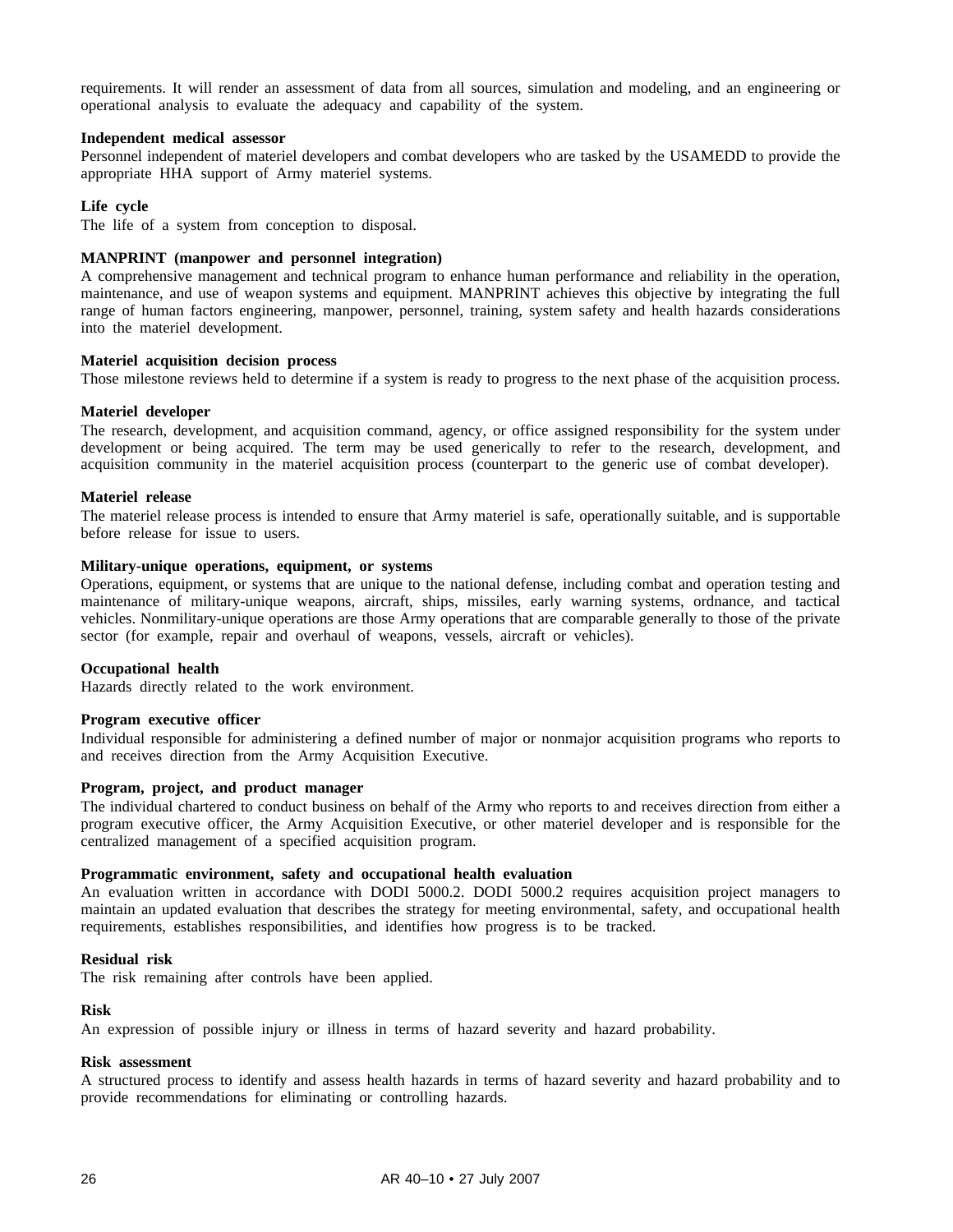#### **Safety assessment report**

A formal summary of the safety data collected during the design and development of the system. In it, the materiel developer summarizes the hazard potential of the item, provides a risk assessment, and recommends procedures or other corrective actions to reduce the hazards to an acceptable level.

#### **Safety release**

A formal document issued to any user or technical test organization before any hands-on training, use, or maintenance by troops. The safety release is a stand-alone document which indicates the system is safe for use and maintenance by typical user troops and describes the specific hazards of the system or item based on test results, inspections, and system safety analyses. Operational limits and precautions are included. The test agency uses the data to integrate safety into test controls and procedures and to determine if the test objectives can be met within these limits. A limited safety release is issued on one particular system (Bradley Fighting Vehicle, Serial No. XXXXX). A conditional safety release is issued when further safety data are pending (for example, completion of further testing or a certain safety test) and restrict a certain aspect of the test.

#### **System**

A composite, at any level of complexity, of trained personnel, procedures, materials, tools, equipment, facilities, and software. The elements of this composite entity are used together in the intended operational or support environment to perform a given task or achieve a specific production, support, or mission requirement.

#### **System MANPRINT management plan**

The system MANPRINT management plan serves as the planning and management guide and an audit trail to identify the tasks, analyses, tradeoffs, and decisions that must be made to address MANPRINT issues during the materiel acquisition process. The system MANPRINT management plan is initiated by the combat developer or training developer when the mission area analysis identifies a battlefield deficiency requiring development of new or improved materiel. The system MANPRINT management plan will be updated as needed throughout the materiel acquisition process.

#### **System safety**

The application of engineering and management principles, criteria, and techniques to optimize safety within the constraints of operational effectiveness, time, and cost throughout all phases of the system or facility life cycle.

#### **System safety program plan**

A description of planned methods to be used by the contractor to implement the tailored requirements of MIL–STD–882, including organizational responsibilities, resources, method of accomplishment, milestones, depth of effort, and integration with other program engineering and management activities and related systems.

#### **System safety risk assessment**

A document that provides a comprehensive evaluation of the safety risk being assumed for the system under consideration at the milestone decision review.

#### **Section III**

#### **Special Abbreviations and Terms**

This section contains no entries.